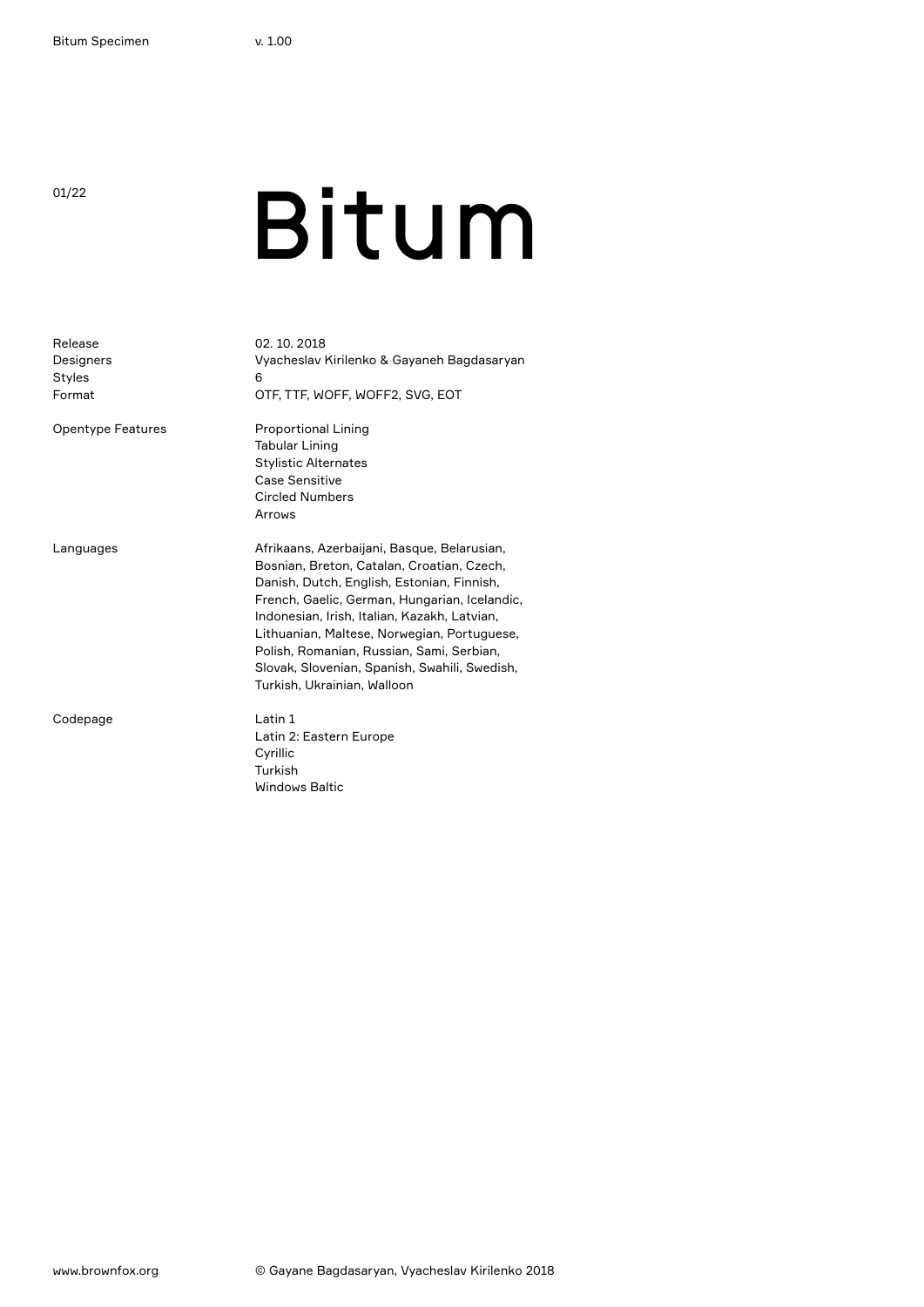02/22 Styles

### Bitum Light *Bitum Light Italic* Bitum Regular *Bitum Regular Italic* **Bitum Bold** *Bitum Bold Italic*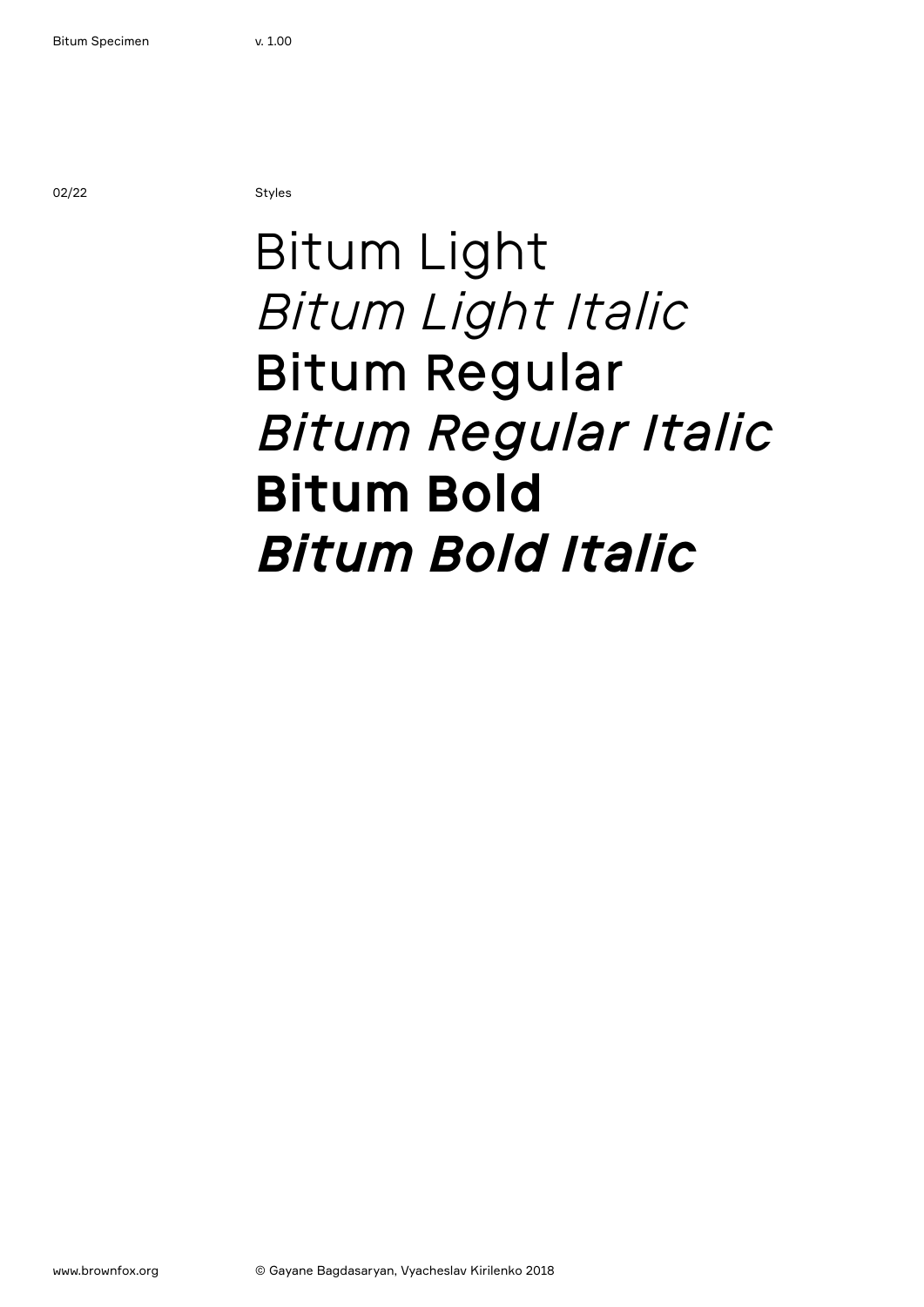03/22 Glyphs

| ABCDEFGHIJKLMNOPQRSTUVWXYZ                   |
|----------------------------------------------|
| abcdefghijklmnopqrstuvwxyz                   |
| 0123456789                                   |
| 0123456789                                   |
| fiflffl                                      |
| aàáâãäåāăg                                   |
| !¡?¿.,:;-----•/\()[]{}¦ †‡****§"''',"""‹›«»_ |
| @&%%^¶{#©®®™№✓✕■□▲△○●                        |
| ΩÒ∆∏π+−±×÷=≠<>≤≥~≈⋝∙√µ∞ſ◊°¬                  |
| H0123456789H0123456789                       |
| H0123456789 H0123456789                      |
| 190                                          |
| $\frac{1}{4}\frac{1}{2}\frac{3}{4}$          |
| \$€£¥₽¢f¤                                    |
| EEF                                          |
| <i></i> ÀÁÂÃÄÅĀĂĄÆĆČÇĎĐÈÉÊĚËĒĖĘĞĢĦÌÍĨĬĪĮİĶĹĻ |
| ĽŁŃŇÑŅŊÒÓÔÕÖØŌŐŒŔŘŖŚŠŞŤŦŢÙÚÛÜŪŮ              |
| ŰŲÝŸŹŽŻÞ                                     |
| àáâãäåāăąæćčçďdèéêěëēeęğģħìíîïīįķĺḷľłńň      |
| ñņŋòóôõöøōőœŕřŗśšşt'ŧţùúûüūůűųýÿźžż          |
| þfß                                          |
| <b>АБВГДЕЁЖЗИЙКЛМНОПРСТУФХЦЧШЩЪЫЬЭ</b>       |
| ЮЯЂЋЃҐЄЅІЇЈЉЊЌЎЏ                             |
| абвгдеёжзийклмнопрстуфхцчшщъыьэюя            |
| ђћѓґєѕіїјљњќўџ                               |
| ←▲◆◆←←←←                                     |
| 000000000                                    |
|                                              |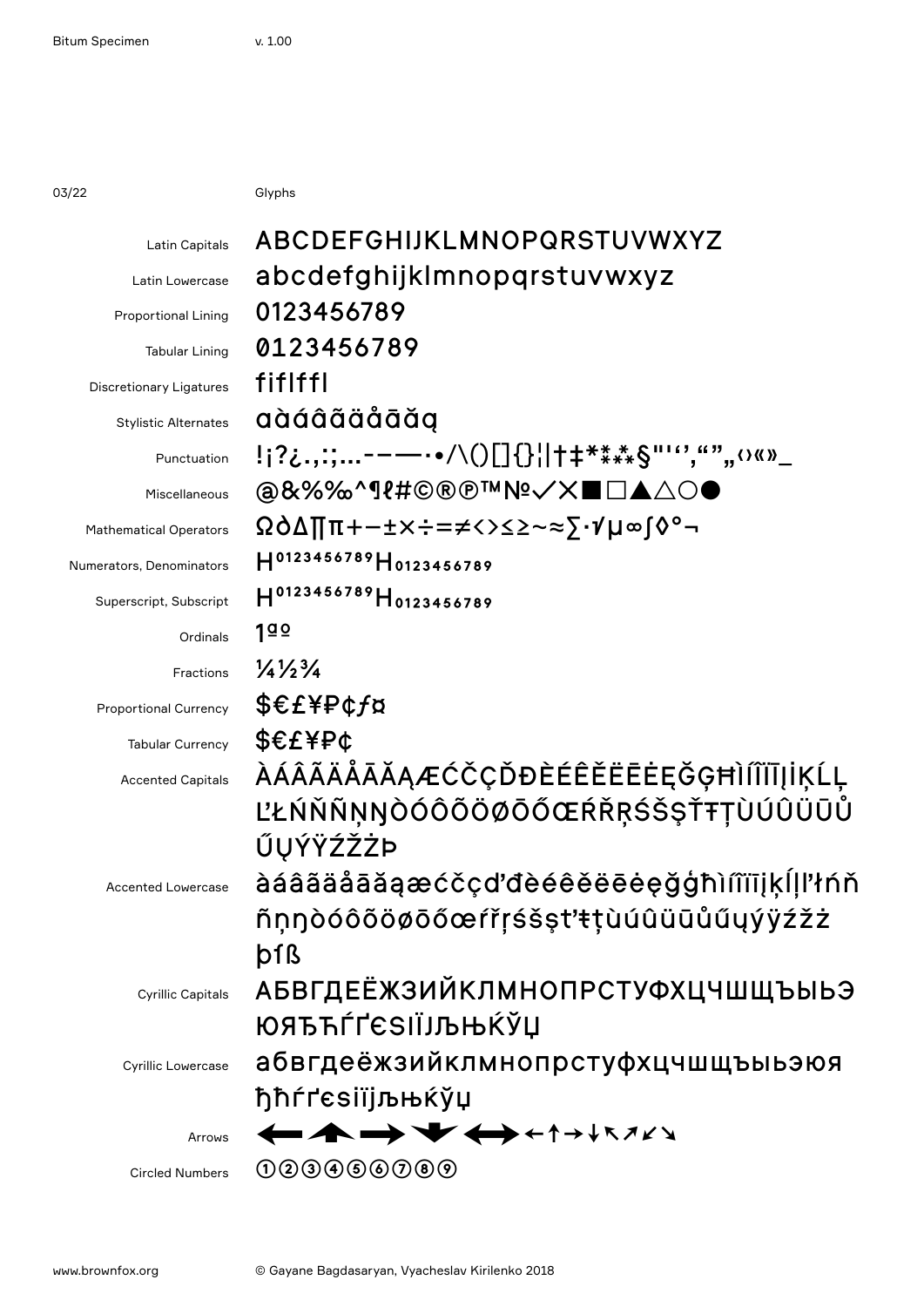| 04/22 |  |  |
|-------|--|--|
|       |  |  |

04/22 Open Type Features (off/on)

| <b>Case Sensitive</b>        | «H» ¡Hخ      | <b>こけi «H»</b>                  |
|------------------------------|--------------|---------------------------------|
|                              | OSLO-ROME    | OSLO-ROME                       |
| <b>Tabular Lining</b>        | 20.508       | 20.508                          |
| Fraction                     | 25/6 59/100  | $25/6$ $59/100$                 |
| Numerators, Denominators     | 182 142      | 18 <sup>2</sup> 14 <sub>2</sub> |
| Superscript, Subscript       | West2 H2O    | West <sup>2</sup> $H_2O$        |
| Ordinals                     | 1а           | 1₫                              |
| Stylistic Alternates (Set 1) | Amsterdam    | Amsterdam                       |
| Stylistic Alternates (Set 2) | $A - \Sigma$ | $A \rightarrow Z$               |
| Stylistic Alternates (Set 3) | (8)          | $\bf{(8)}$                      |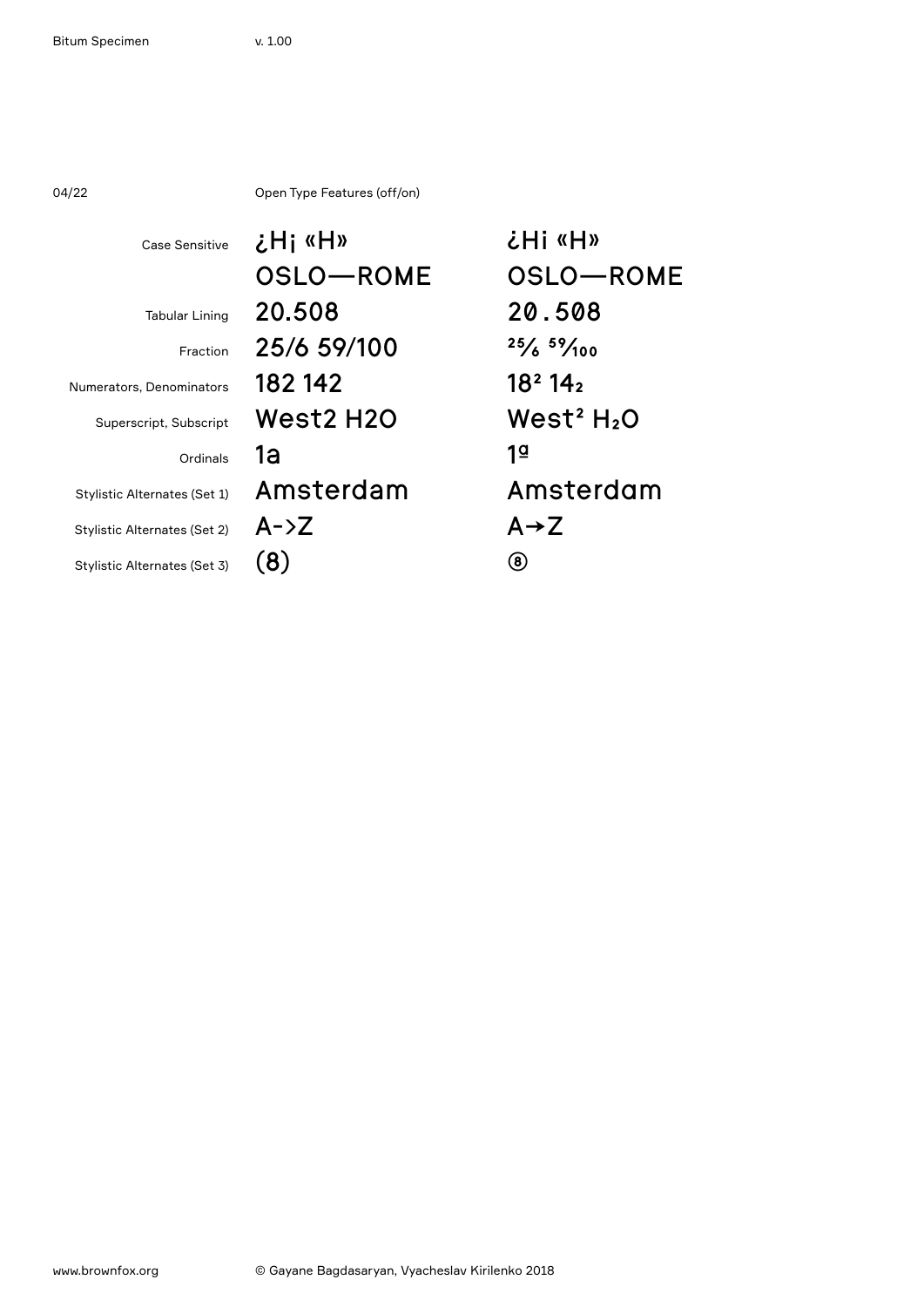05/22 Light

### 46 points, 50 leading

## The Norwegian historian Yngvar Nielsen was commissioned

36 points, 40 leading

The Norwegian historian Yngvar Nielsen was commissioned by the Norwegian government in 1889 to

24 points, 28 leading

The Norwegian historian Yngvar Nielsen was commissioned by the Norwegian government in 1889 to determine this question in order to settle the contemporary question of Sami land rights. He concluded that the Sami had lived no further south than Lierne in Nord-Trøndelag county until around 1500, when they had started moving south, reaching the area around Lake Femunden in the 18th century. This hypothesis is still accepted among many historians, but has been the subject of scholarly debate in the 21st century. In favour of Nielsen's view, it is pointed out that no Sami settlement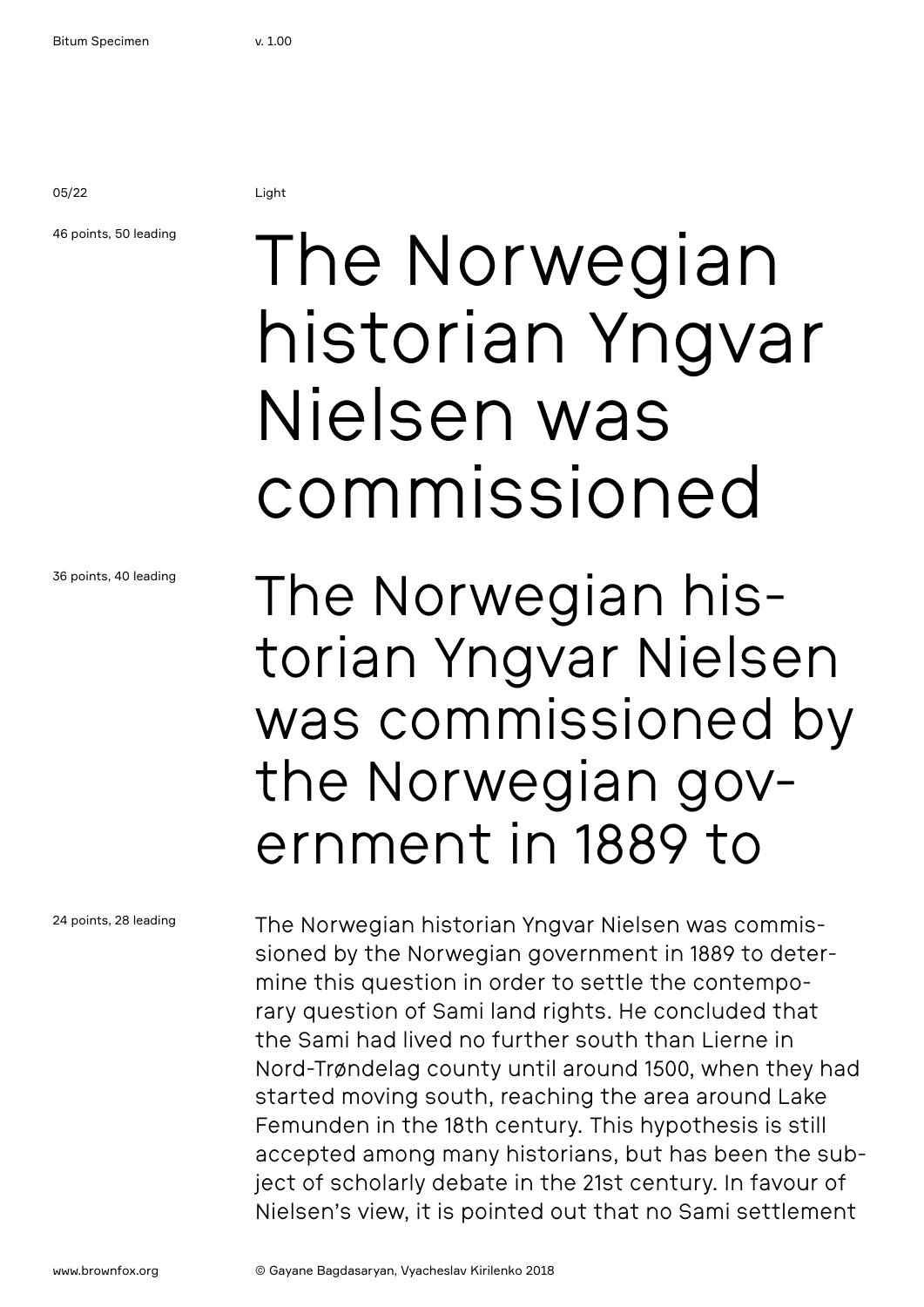06/22 Light

14 points, 18.5 leading 12 points, 16 leading The Norwegian historian Yngvar Nielsen was commissioned by the Norwegian government in 1889 to determine this question in order to settle the contemporary question of Sami land rights. He concluded that the Sami had lived no further south than Lierne in Nord-Trøndelag county until around 1500, when they had started moving south, reaching the area around Lake Femunden in the 18th century. This hypothesis is still accepted among many historians, but has been the subject of scholarly debate in the 21st century. In favour of Nielsen's view, it is pointed out that no Sami settlement The Norwegian historian Yngvar Nielsen was commissioned by

the Norwegian government in 1889 to determine this question in order to settle the contemporary question of Sami land rights. He concluded that the Sami had lived no further south than Lierne in Nord-Trøndelag county until around 1500, when they had started moving south, reaching the area around Lake Femunden in the 18th century. This hypothesis is still accepted among many historians, but has been the subject of scholarly debate in the 21st century. In favour of Nielsen's view, it is pointed out that no Sami settlement to the south of Lierne in medieval times has left any traces in written sources. This argument is countered by pointing out that the Sami culture was nomadic and non-literary, and as such would not be expected to leave

9 points, 12 leading

The Norwegian historian Yngvar Nielsen was commissioned by the Norwegian government in 1889 to determine this question in order to settle the contemporary question of Sami land rights. He concluded that the Sami had lived no further south than Lierne in Nord-Trøndelag county until around 1500, when they had started moving south, reaching the area around Lake Femunden in the 18th century. This hypothesis is still accepted among many historians, but has been the subject of scholarly debate in the 21st century. In favour of Nielsen's view, it is pointed out that no Sami settlement to the south of Lierne

in medieval times has left any traces in written sources. This argument is countered by pointing out that the Sami culture was nomadic and non-literary, and as such would not be expected to leave written sources. In recent years, the number of archaeological finds that are interpreted as indicating a Sami presence in Southern Norway in the Middle Ages, has increased. These includes foundations in Lesja, in Vang in Valdres and in Hol and Ål in Hallingdal. Proponents of the Sami interpretations of these finds assume a mixed populations of Norse and Sami people in the mountainous areas of Southern Norway in the Middle Ages.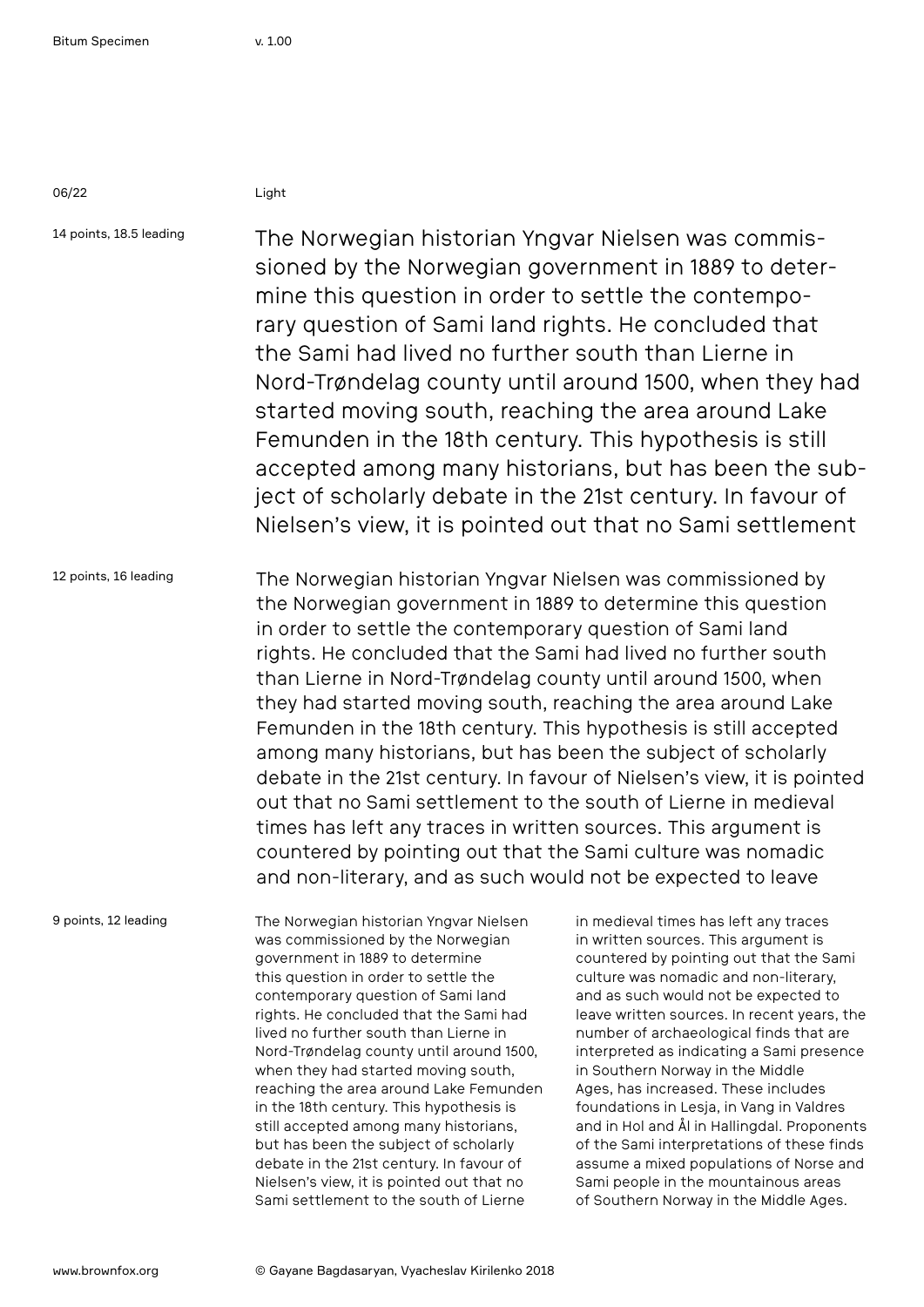07/22 Light

German, French 9 points, 12 leading

Danish, Spanish 9 points, 12 leading

Czech, Russian 9 points, 12 leading

Er warf sich auf sein Bett und nahm vom Waschtisch einen schönen Apfel, den er sich gestern abend für das Frühstück vorbereitet hatte. Jetzt war er sein einziges Frühstück und jedenfalls, wie er sich beim ersten großen Bissen versicherte, viel besser, als das Frühstück aus dem schmutzigen Nachtcafé gewesen wäre, das er durch die Gnade der Wächter hätte bekommen können. Er fühlte sich wohl und zuversichtlich, in der Bank versäumte er zwar heute vormittag seinen Dienst, aber das war bei der verhältnismäßig hohen Stellung, die er dort einnahm, leicht entschuldigt. Sollte er die wirkliche Entschuldigung anführen? Er gedachte es

Dersom der ingen evig Bevidsthed var i et Menneske, dersom der til Grund for Alt kun laae en vildt gjærende Magt, der vridende sig i dunkle Lidenskaber frembragte Alt, hvad der var stort og hvad der var ubetydeligt, dersom en bundløs Tomhed, aldrig mættet, skjulte sig under Alt, hvad var da Livet Andet end Fortvivlelse? Dersom det forholdt sig saaledes, dersom der intet helligt Baand var, der sammenknyttede Menneskeheden, dersom den ene Slægt stod op efter den anden som Løvet i Skoven, dersom den ene Slægt afløste den anden som Fuglesangen i Skoven, dersom Slægten gik gjennem Verden, som Skibet gaaer gjennem Havet, som Veiret gjennem

Pocítil tehdy nevysvětlitelnou lásku k té téměř neznámé dívce; zdálo se mu, že je to dítě, které někdo položil do ošatky vytřené smolou a poslal po vodě řeky, aby ji Tomáš vylovil na břeh své postele. Zůstala u něho týden, než se uzdravila, a pak zase odjela do svého města vzdáleného dvě stě kilometrů od Prahy. A tehdy přišla ta chvíle, o které jsem mluvil a která mi připadá jako klíč k jeho životu: stoj í u okna, dívá se do dvora na zdi protěj ších činžáků a přemýšlí: Má ji pozvat do Prahy natrvalo? Bál se té odpovědnosti. Kdyby ji teď k sobě pozval, přijela by za ním, aby mu nabídla celý svůj život. Anebo se j í už nemá hlásit? To by znamenalo, že Tereza

Ma mère, quand il fut question d'avoir pour la première fois M. de Norpois à dîner, ayant exprimé le regret que le Professeur Cottard fût en voyage et qu'elle-même eût entièrement cessé de fréquenter Swann, car l'un et l'autre eussent sans doute intéressé l'ancien Ambassadeur, mon père répondit qu'un convive éminent, un savant illustre, comme Cottard, ne pouvait jamais mal faire dans un dîner, mais que Swann, avec son ostentation, avec sa manière de crier sur les toits ses moindres relations, était un vulgaire esbrouffeur que le Marquis de Norpois eût sans doute trouvé selon son expression, «puant». Or cette réponse de mon père demande

Muchos años después, frente al pelotón de fusilamiento, el coronel Aureliano Buendía había de recordar aquella tarde remota en que su padre lo llevó a conocer el hielo. Macondo era entonces una aldea de veinte casas de barro y cañabrava construidas a la orilla de un río de aguas diáfanas que se precipitaban por un lecho de piedras pulidas, blancas y enormes como huevos prehistóricos. El mundo era tan reciente, que muchas cosas carecían de nombre, y para mencionarlas había que señalarías con el dedo. Todos los años, por el mes de marzo, una familia de gitanos desarrapados plantaba su carpa cerca de la aldea, y con un grande alboroto de pitos

Сам Кречмар не только не был Магде противен—он даже нравился ей. У него была мягкая, благородная наружность, от него веяло душистым тальком и хорошим табаком. Разумеется, густое счастье её первой любви было неповторимо. Она запрещала себе вспоминать Мюллера, меловую бледность его щёк, горячий мясистый рот, длинные, всепонимающие руки. Когда она всё-таки вспоминала, как он покинул её, ей сразу опять хотелось выпрыгнуть из окна или открыть газовый кран. Кречмар мог до некоторой степени успокоить её, утолить жар,—как те прохладные листья подорожника, которые так приятно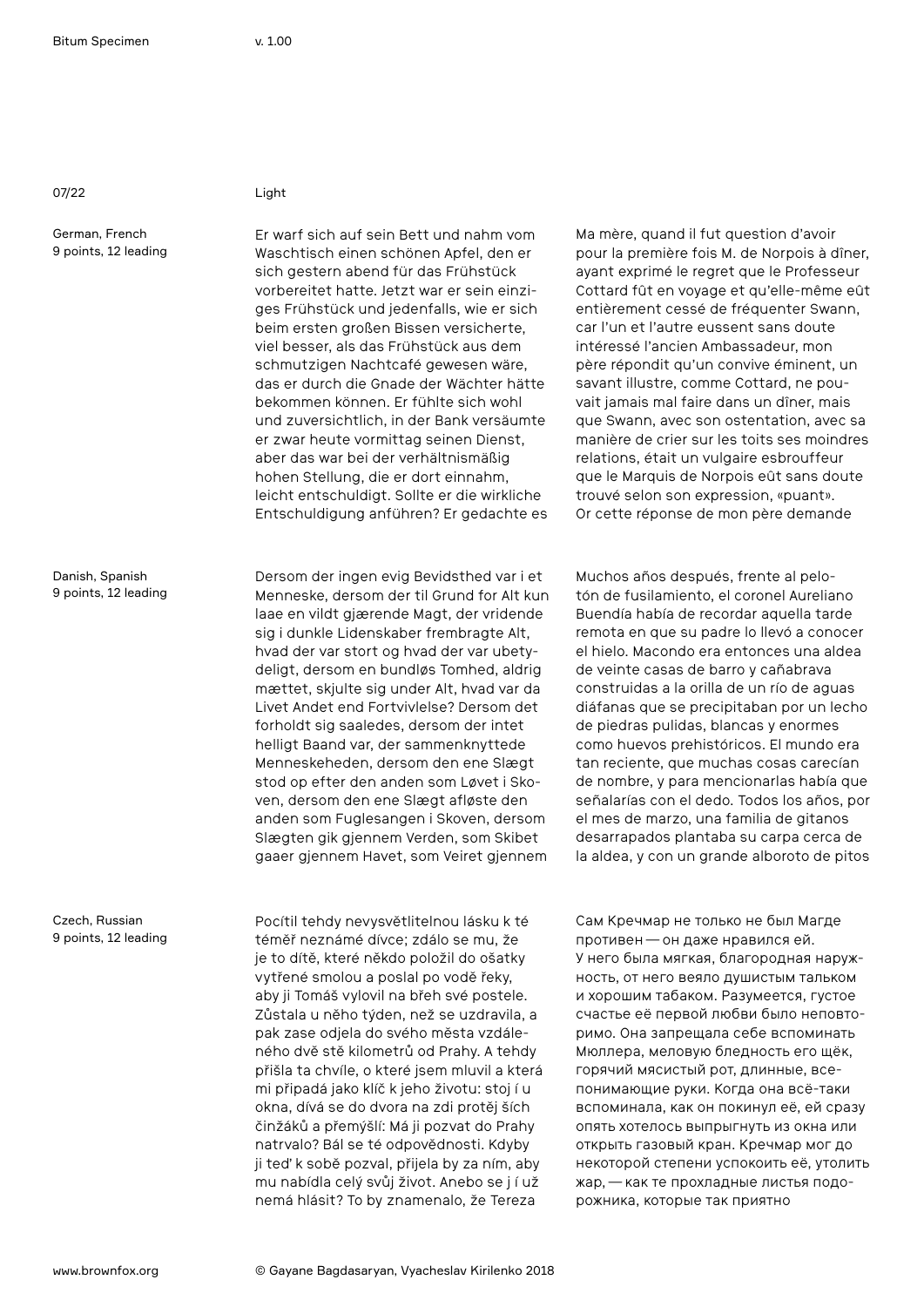08/22 Light Italic

#### 46 points, 50 leading

## *The Norwegian historian Yngvar Nielsen was commissioned*

36 points, 40 leading

*The Norwegian historian Yngvar Nielsen was commissioned by the Norwegian government in 1889 to* 

24 points, 28 leading

*The Norwegian historian Yngvar Nielsen was commissioned by the Norwegian government in 1889 to determine this question in order to settle the contemporary question of Sami land rights. He concluded that the Sami had lived no further south than Lierne in Nord-Trøndelag county until around 1500, when they had started moving south, reaching the area around Lake Femunden in the 18th century. This hypothesis is still accepted among many historians, but has been the subject of scholarly debate in the 21st century. In favour of Nielsen's view, it is pointed out that no Sami settlement*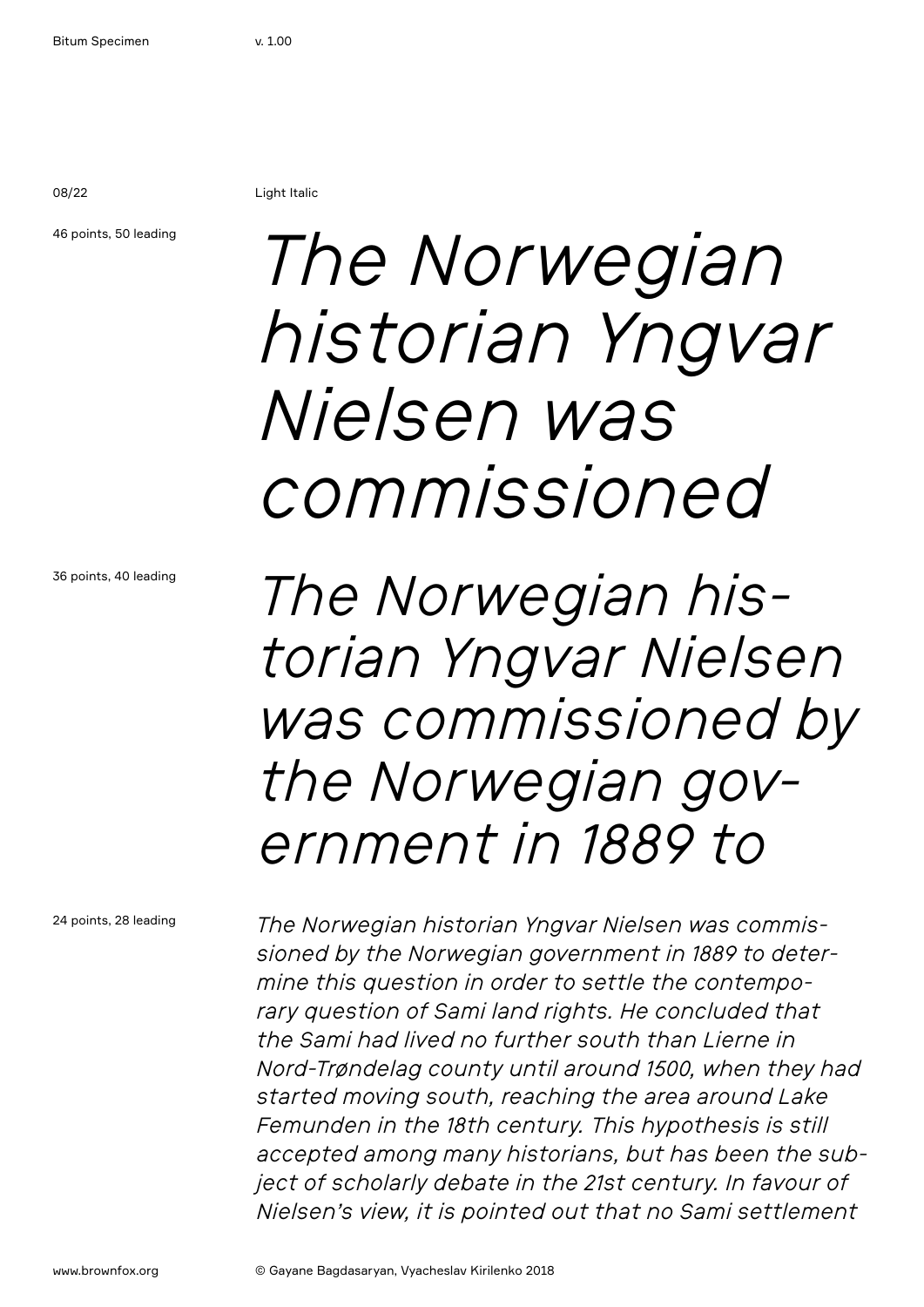09/22 Light Italic

14 points, 18.5 leading *The Norwegian historian Yngvar Nielsen was commissioned by the Norwegian government in 1889 to determine this question in order to settle the contemporary question of Sami land rights. He concluded that the Sami had lived no further south than Lierne in Nord-Trøndelag county until around 1500, when they had started moving south, reaching the area around Lake Femunden in the 18th century. This hypothesis is still accepted among many historians, but has been the subject of scholarly debate in the 21st century. In favour of Nielsen's view, it is pointed out that no Sami settlement* 

12 points, 16 leading *The Norwegian historian Yngvar Nielsen was commissioned by the Norwegian government in 1889 to determine this question in order to settle the contemporary question of Sami land rights. He concluded that the Sami had lived no further south than Lierne in Nord-Trøndelag county until around 1500, when they had started moving south, reaching the area around Lake Femunden in the 18th century. This hypothesis is still accepted among many historians, but has been the subject of scholarly debate in the 21st century. In favour of Nielsen's view, it is pointed out that no Sami settlement to the south of Lierne in medieval times has left any traces in written sources. This argument is countered by pointing out that the Sami culture was nomadic and non-literary, and as such would not be expected to leave* 

9 points, 12 leading

*The Norwegian historian Yngvar Nielsen was commissioned by the Norwegian government in 1889 to determine this question in order to settle the contemporary question of Sami land rights. He concluded that the Sami had lived no further south than Lierne in Nord-Trøndelag county until around 1500, when they had started moving south, reaching the area around Lake Femunden in the 18th century. This hypothesis is still accepted among many historians, but has been the subject of scholarly debate in the 21st century. In favour of Nielsen's view, it is pointed out that no Sami settlement to the south of Lierne* 

*in medieval times has left any traces in written sources. This argument is countered by pointing out that the Sami culture was nomadic and non-literary, and as such would not be expected to leave written sources. In recent years, the number of archaeological finds that are interpreted as indicating a Sami presence in Southern Norway in the Middle Ages, has increased. These includes foundations in Lesja, in Vang in Valdres and in Hol and Ål in Hallingdal. Proponents of the Sami interpretations of these finds assume a mixed populations of Norse and Sami people in the mountainous areas of Southern Norway in the Middle Ages.*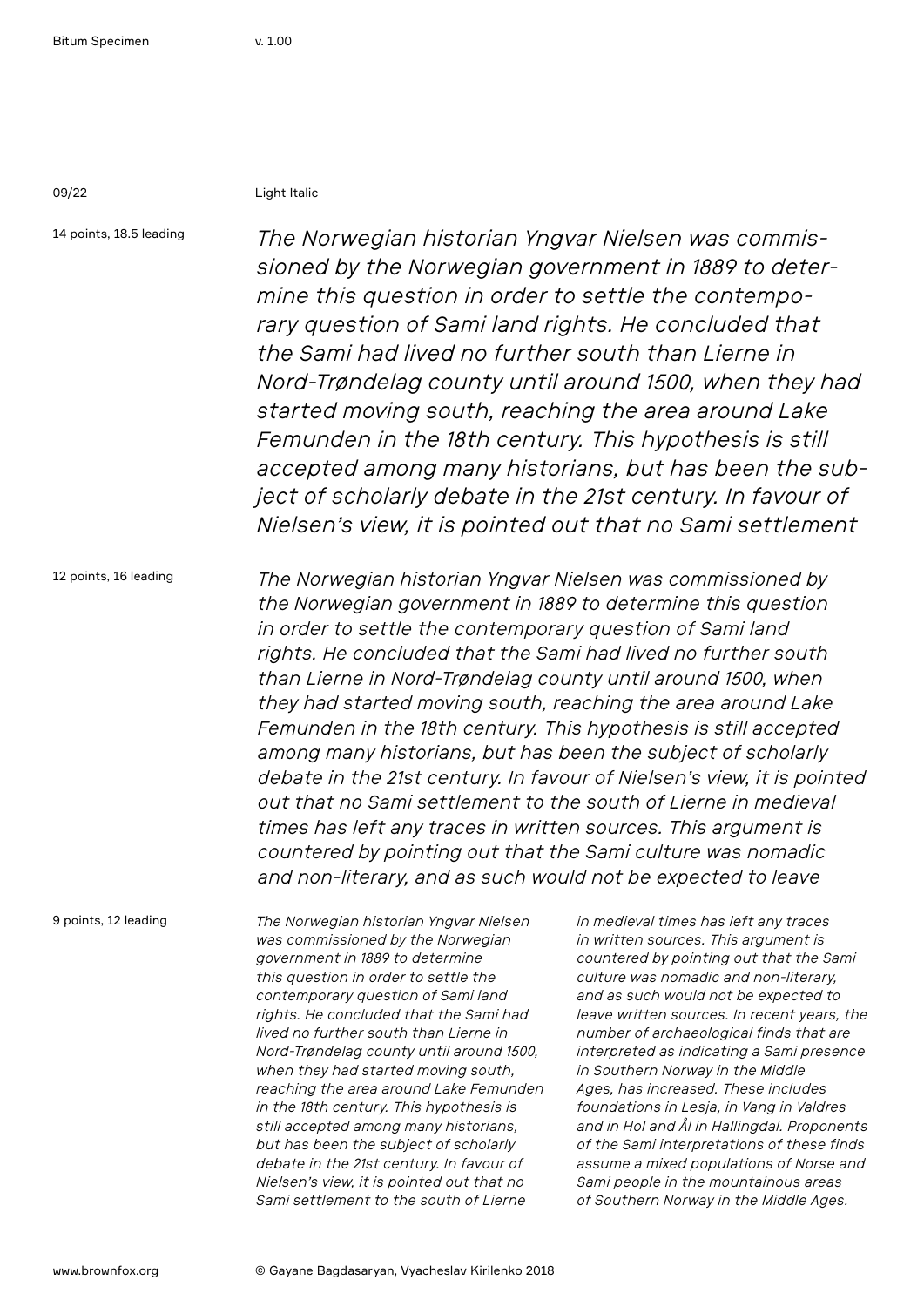German, French 9 points, 12 leading

Danish, Spanish 9 points, 12 leading

10/22 Light Italic

*Er warf sich auf sein Bett und nahm vom Waschtisch einen schönen Apfel, den er sich gestern abend für das Frühstück vorbereitet hatte. Jetzt war er sein einziges Frühstück und jedenfalls, wie er sich beim ersten großen Bissen versicherte, viel besser, als das Frühstück aus dem schmutzigen Nachtcafé gewesen wäre, das er durch die Gnade der Wächter hätte bekommen können. Er fühlte sich wohl und zuversichtlich, in der Bank versäumte er zwar heute vormittag seinen Dienst, aber das war bei der verhältnismäßig hohen Stellung, die er dort einnahm, leicht entschuldigt. Sollte er die wirkliche Entschuldigung anführen? Er gedachte es* 

*Dersom der ingen evig Bevidsthed var i et Menneske, dersom der til Grund for Alt kun laae en vildt gjærende Magt, der vridende sig i dunkle Lidenskaber frembragte Alt, hvad der var stort og hvad der var ubetydeligt, dersom en bundløs Tomhed, aldrig mættet, skjulte sig under Alt, hvad var da Livet Andet end Fortvivlelse? Dersom det forholdt sig saaledes, dersom der intet helligt Baand var, der sammenknyttede Menneskeheden, dersom den ene Slægt stod op efter den anden som Løvet i Skoven, dersom den ene Slægt afløste den anden som Fuglesangen i Skoven, dersom Slægten gik gjennem Verden, som Skibet gaaer gjennem Havet, som Veiret gjennem* 

*Pocítil tehdy nevysvětlitelnou lásku k té téměř neznámé dívce; zdálo se mu, že je to dítě, které někdo položil do ošatky vytřené smolou a poslal po vodě řeky, aby ji Tomáš vylovil na břeh své postele. Zůstala u něho týden, než se uzdravila, a pak zase odjela do svého města vzdáleného dvě stě kilometrů od Prahy. A tehdy přišla ta chvíle, o které jsem mluvil a která mi připadá jako klíč k jeho životu: stoj í u okna, dívá se do dvora na zdi protěj ších činžáků a přemýšlí: Má ji pozvat do Prahy natrvalo? Bál se té odpovědnosti. Kdyby ji teď k sobě pozval, přijela by za ním, aby mu nabídla celý svůj život. Anebo se j í už nemá hlásit? To by znamenalo, že Tereza* 

*Ma mère, quand il fut question d'avoir pour la première fois M. de Norpois à dîner, ayant exprimé le regret que le Professeur Cottard fût en voyage et qu'elle-même eût entièrement cessé de fréquenter Swann, car l'un et l'autre eussent sans doute intéressé l'ancien Ambassadeur, mon père répondit qu'un convive éminent, un savant illustre, comme Cottard, ne pouvait jamais mal faire dans un dîner, mais que Swann, avec son ostentation, avec sa manière de crier sur les toits ses moindres relations, était un vulgaire esbrouffeur que le Marquis de Norpois eût sans doute trouvé selon son expression, «puant». Or cette réponse de mon père demande* 

*Muchos años después, frente al pelotón de fusilamiento, el coronel Aureliano Buendía había de recordar aquella tarde remota en que su padre lo llevó a conocer el hielo. Macondo era entonces una aldea de veinte casas de barro y cañabrava construidas a la orilla de un río de aguas diáfanas que se precipitaban por un lecho de piedras pulidas, blancas y enormes como huevos prehistóricos. El mundo era tan reciente, que muchas cosas carecían de nombre, y para mencionarlas había que señalarías con el dedo. Todos los años, por el mes de marzo, una familia de gitanos desarrapados plantaba su carpa cerca de la aldea, y con un grande alboroto de pitos* 

*Сам Кречмар не только не был Магде противен—он даже нравился ей. У него была мягкая, благородная наружность, от него веяло душистым тальком и хорошим табаком. Разумеется, густое счастье её первой любви было неповторимо. Она запрещала себе вспоминать Мюллера, меловую бледность его щёк, горячий мясистый рот, длинные, всепонимающие руки. Когда она всё-таки вспоминала, как он покинул её, ей сразу опять хотелось выпрыгнуть из окна или открыть газовый кран. Кречмар мог до некоторой степени успокоить её, утолить жар,—как те прохладные листья подорожника, которые так приятно*

Czech, Russian 9 points, 12 leading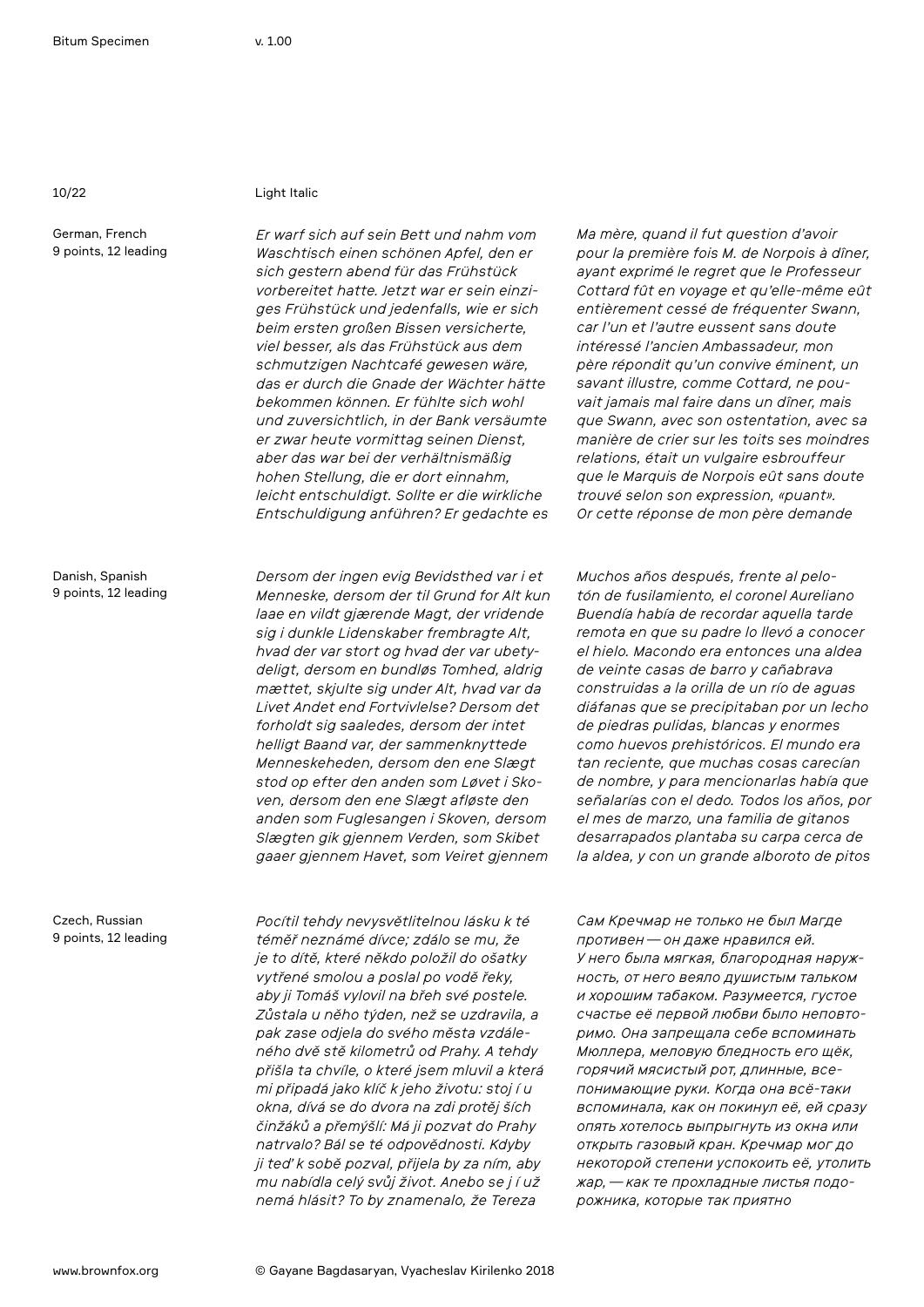11/22 Regular

### 46 points, 50 leading

## The Norwegian historian Yngvar Nielsen was commissioned

### 36 points, 40 leading

24 points, 28 leading

### The Norwegian historian Yngvar Nielsen was commissioned by the Norwegian government in 1889

is still accepted among many historians, but has been the subject of scholarly debate in the 21st century. In favour of Nielsen's view, it is pointed out that no Sami

The Norwegian historian Yngvar Nielsen was commissioned by the Norwegian government in 1889 to determine this question in order to settle the contemporary question of Sami land rights. He concluded that the Sami had lived no further south than Lierne in Nord-Trøndelag county until around 1500, when they had started moving south, reaching the area around Lake Femunden in the 18th century. This hypothesis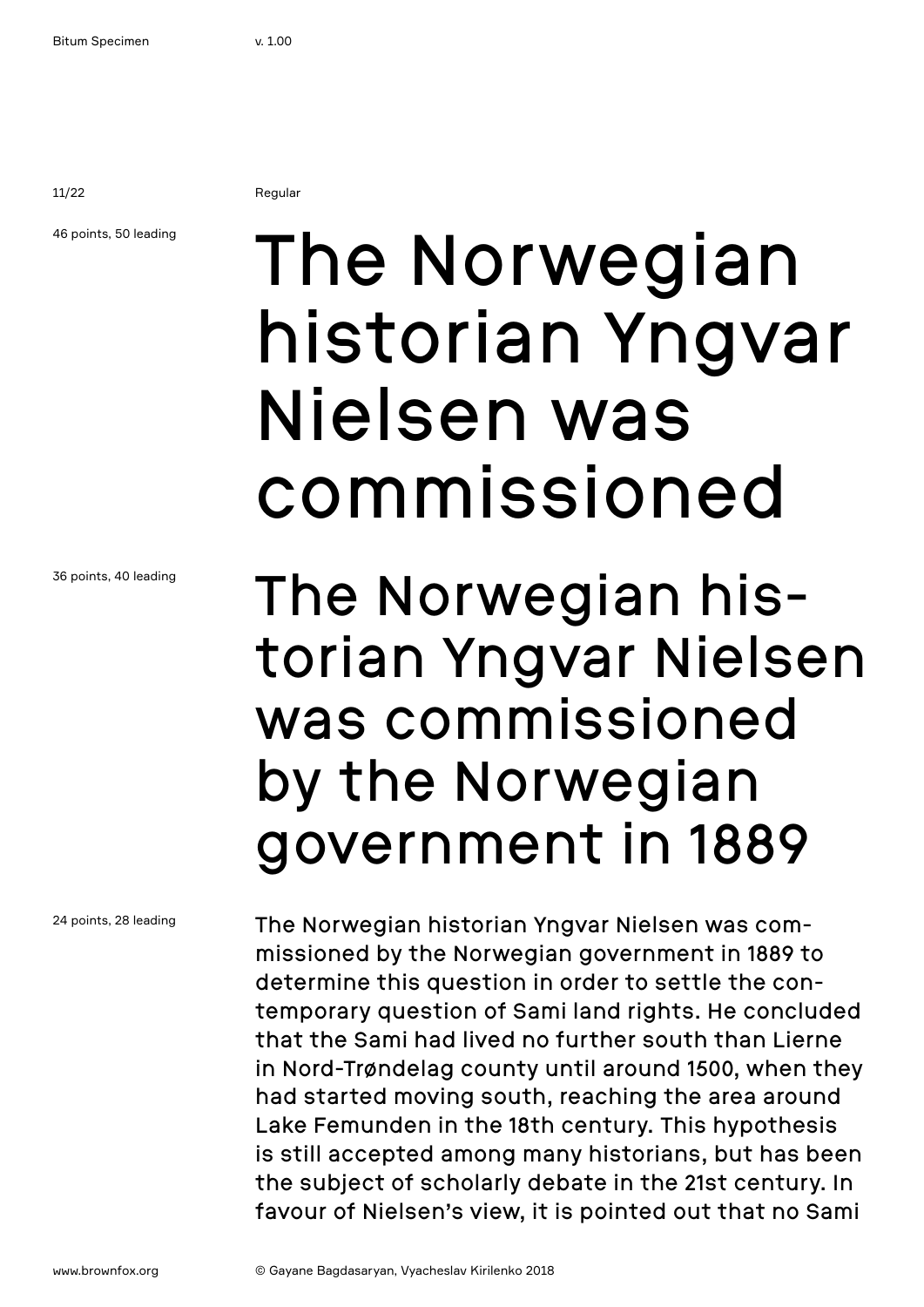12/22 Regular

14 points, 18.5 leading

The Norwegian historian Yngvar Nielsen was commissioned by the Norwegian government in 1889 to determine this question in order to settle the contemporary question of Sami land rights. He concluded that the Sami had lived no further south than Lierne in Nord-Trøndelag county until around 1500, when they had started moving south, reaching the area around Lake Femunden in the 18th century. This hypothesis is still accepted among many historians, but has been the subject of scholarly debate in the 21st century. In favour of Nielsen's view, it is pointed out that no Sami

12 points, 16 leading The Norwegian historian Yngvar Nielsen was commissioned by the Norwegian government in 1889 to determine this question in order to settle the contemporary question of Sami land rights. He concluded that the Sami had lived no further south than Lierne in Nord-Trøndelag county until around 1500, when they had started moving south, reaching the area around Lake Femunden in the 18th century. This hypothesis is still accepted among many historians, but has been the subject of scholarly debate in the 21st century. In favour of Nielsen's view, it is pointed out that no Sami settlement to the south of Lierne in medieval times has left any traces in written sources. This argument is countered by pointing out that the Sami culture was nomadic and non-literary, and as such would not be

9 points, 12 leading

The Norwegian historian Yngvar Nielsen was commissioned by the Norwegian government in 1889 to determine this question in order to settle the contemporary question of Sami land rights. He concluded that the Sami had lived no further south than Lierne in Nord-Trøndelag county until around 1500, when they had started moving south, reaching the area around Lake Femunden in the 18th century. This hypothesis is still accepted among many historians, but has been the subject of scholarly debate in the 21st century. In favour of Nielsen's view, it is pointed out that no Sami settlement

to the south of Lierne in medieval times has left any traces in written sources. This argument is countered by pointing out that the Sami culture was nomadic and non-literary, and as such would not be expected to leave written sources. In recent years, the number of archaeological finds that are interpreted as indicating a Sami presence in Southern Norway in the Middle Ages, has increased. These includes foundations in Lesja, in Vang in Valdres and in Hol and Ål in Hallingdal. Proponents of the Sami interpretations of these finds assume a mixed populations of Norse and Sami people in the mountainous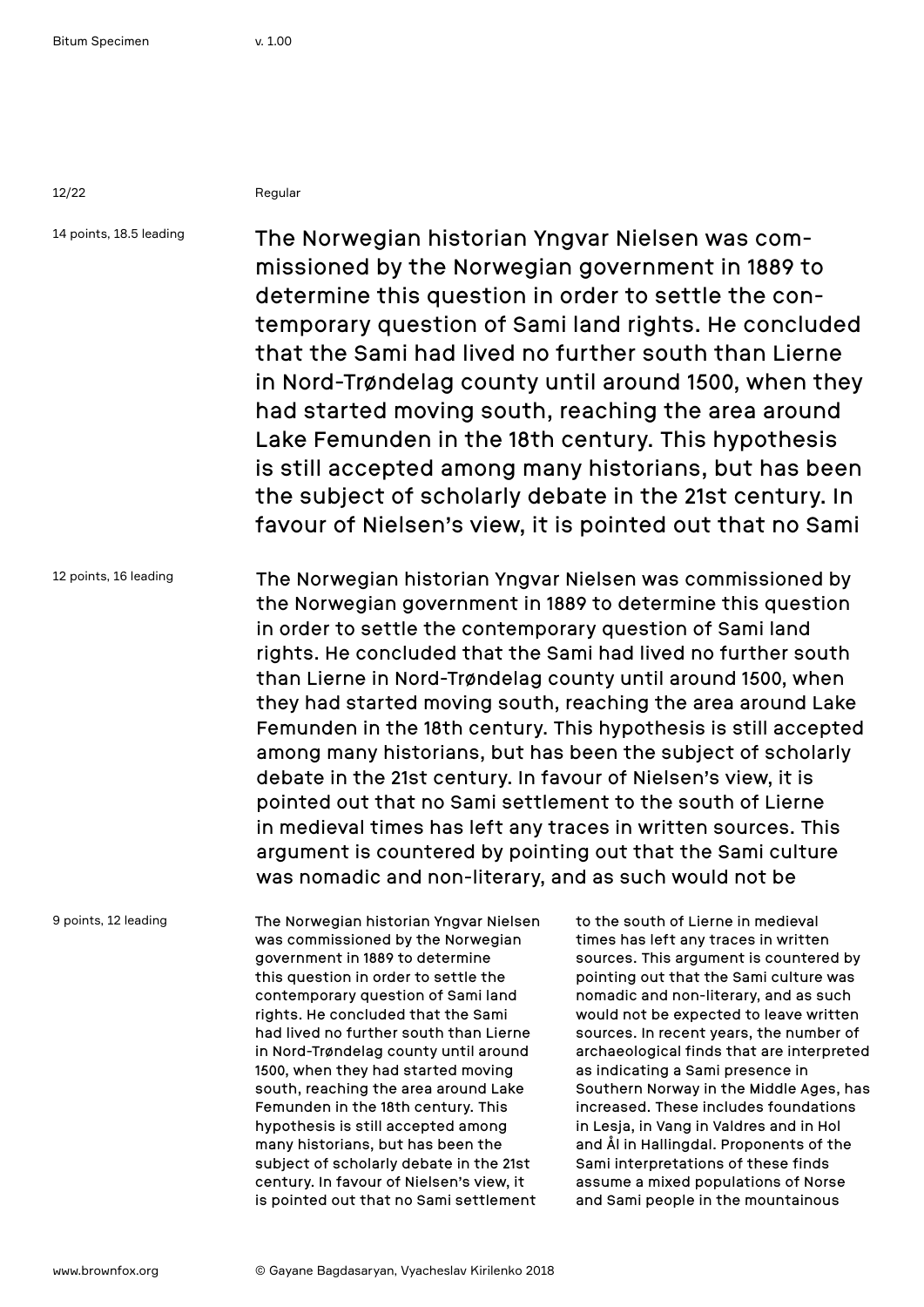German, French 9 points, 12 leading

Danish, Spanish 9 points, 12 leading

Czech, Russian 9 points, 12 leading

#### 13/22 Regular

Er warf sich auf sein Bett und nahm vom Waschtisch einen schönen Apfel, den er sich gestern abend für das Frühstück vorbereitet hatte. Jetzt war er sein einziges Frühstück und jedenfalls, wie er sich beim ersten großen Bissen versicherte, viel besser, als das Frühstück aus dem schmutzigen Nachtcafé gewesen wäre, das er durch die Gnade der Wächter hätte bekommen können. Er fühlte sich wohl und zuversichtlich, in der Bank versäumte er zwar heute vormittag seinen Dienst, aber das war bei der verhältnismäßig hohen Stellung, die er dort einnahm, leicht entschuldigt. Sollte er die wirkliche Entschuldigung

Dersom der ingen evig Bevidsthed var i et Menneske, dersom der til Grund for Alt kun laae en vildt gjærende Magt, der vridende sig i dunkle Lidenskaber frembragte Alt, hvad der var stort og hvad der var ubetydeligt, dersom en bundløs Tomhed, aldrig mættet, skjulte sig under Alt, hvad var da Livet Andet end Fortvivlelse? Dersom det forholdt sig saaledes, dersom der intet helligt Baand var, der sammenknyttede Menneskeheden, dersom den ene Slægt stod op efter den anden som Løvet i Skoven, dersom den ene Slægt afløste den anden som Fuglesangen i Skoven, dersom Slægten gik gjennem Verden, som Skibet gaaer

Pocítil tehdy nevysvětlitelnou lásku k té téměř neznámé dívce; zdálo se mu, že je to dítě, které někdo položil do ošatky vytřené smolou a poslal po vodě řeky, aby ji Tomáš vylovil na břeh své postele. Zůstala u něho týden, než se uzdravila, a pak zase odjela do svého města vzdáleného dvě stě kilometrů od Prahy. A tehdy přišla ta chvíle, o které jsem mluvil a která mi připadá jako klíč k jeho životu: stoj í u okna, dívá se do dvora na zdi protěj ších činžáků a přemýšlí: Má ji pozvat do Prahy natrvalo? Bál se té odpovědnosti. Kdyby ji teď k sobě pozval, přijela by za ním, aby mu nabídla celý svůj život. Anebo se j í už nemá hlásit? To by

Ma mère, quand il fut question d'avoir pour la première fois M. de Norpois à dîner, ayant exprimé le regret que le Professeur Cottard fût en voyage et qu'elle-même eût entièrement cessé de fréquenter Swann, car l'un et l'autre eussent sans doute intéressé l'ancien Ambassadeur, mon père répondit qu'un convive éminent, un savant illustre, comme Cottard, ne pouvait jamais mal faire dans un dîner, mais que Swann, avec son ostentation, avec sa manière de crier sur les toits ses moindres relations, était un vulgaire esbrouffeur que le Marquis de Norpois eût sans doute trouvé selon son expression, «puant».

Muchos años después, frente al pelotón de fusilamiento, el coronel Aureliano Buendía había de recordar aquella tarde remota en que su padre lo llevó a conocer el hielo. Macondo era entonces una aldea de veinte casas de barro y cañabrava construidas a la orilla de un río de aguas diáfanas que se precipitaban por un lecho de piedras pulidas, blancas y enormes como huevos prehistóricos. El mundo era tan reciente, que muchas cosas carecían de nombre, y para mencionarlas había que señalarías con el dedo. Todos los años, por el mes de marzo, una familia de gitanos desarrapados plantaba su carpa cerca de la aldea, y con

Сам Кречмар не только не был Магде противен—он даже нравился ей. У него была мягкая, благородная наружность, от него веяло душистым тальком и хорошим табаком. Разумеется, густое счастье её первой любви было неповторимо. Она запрещала себе вспоминать Мюллера, меловую бледность его щёк, горячий мясистый рот, длинные, всепонимающие руки. Когда она всё-таки вспоминала, как он покинул её, ей сразу опять хотелось выпрыгнуть из окна или открыть газовый кран. Кречмар мог до некоторой степени успокоить её, утолить жар,—как те прохладные листья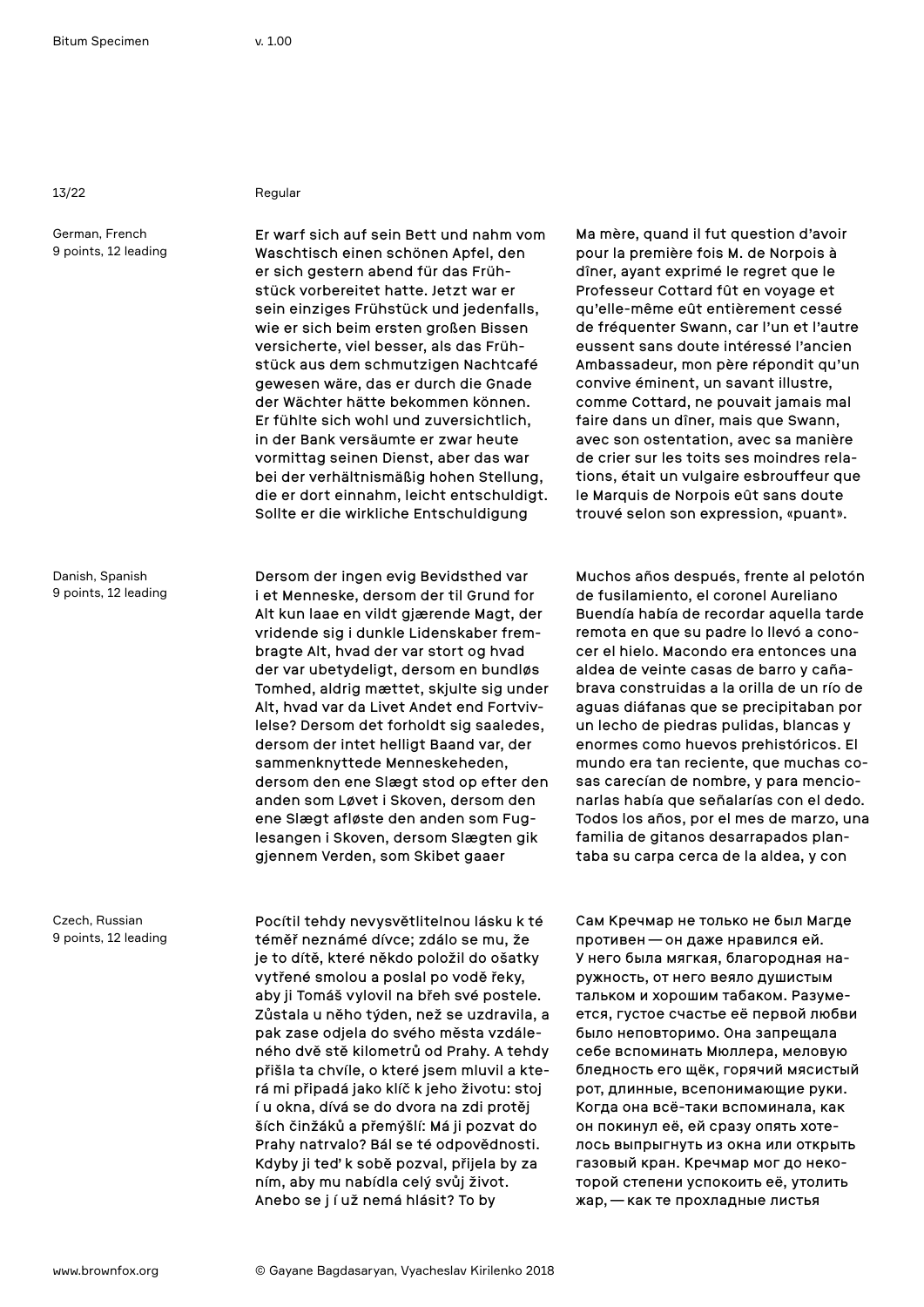14/22 Regular Italic

#### 46 points, 50 leading

## *The Norwegian historian Yngvar Nielsen was commissioned*

36 points, 40 leading

*The Norwegian historian Yngvar Nielsen was commissioned by the Norwegian government in 1889* 

24 points, 28 leading

*The Norwegian historian Yngvar Nielsen was commissioned by the Norwegian government in 1889 to determine this question in order to settle the contemporary question of Sami land rights. He concluded that the Sami had lived no further south than Lierne in Nord-Trøndelag county until around 1500, when they had started moving south, reaching the area around Lake Femunden in the 18th century. This hypothesis is still accepted among many historians, but has been the subject of scholarly debate in the 21st century. In favour of Nielsen's view, it is pointed out that no Sami*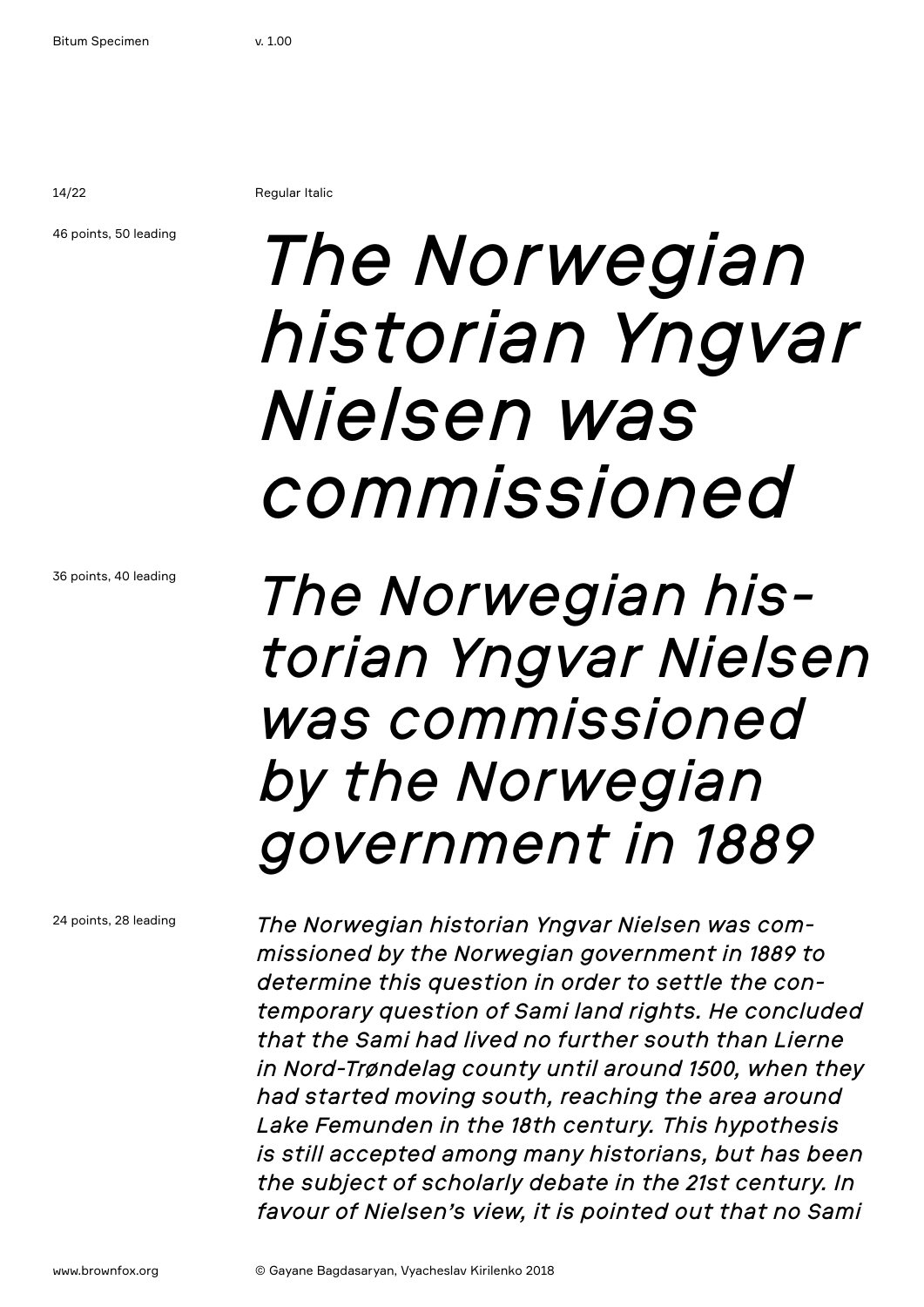15/22 Regular Italic

14 points, 18.5 leading *The Norwegian historian Yngvar Nielsen was commissioned by the Norwegian government in 1889 to determine this question in order to settle the contemporary question of Sami land rights. He concluded that the Sami had lived no further south than Lierne in Nord-Trøndelag county until around 1500, when they had started moving south, reaching the area around Lake Femunden in the 18th century. This hypothesis is still accepted among many historians, but has been the subject of scholarly debate in the 21st century. In favour of Nielsen's view, it is pointed out that no Sami* 

12 points, 16 leading *The Norwegian historian Yngvar Nielsen was commissioned by the Norwegian government in 1889 to determine this question in order to settle the contemporary question of Sami land rights. He concluded that the Sami had lived no further south than Lierne in Nord-Trøndelag county until around 1500, when they had started moving south, reaching the area around Lake Femunden in the 18th century. This hypothesis is still accepted among many historians, but has been the subject of scholarly debate in the 21st century. In favour of Nielsen's view, it is pointed out that no Sami settlement to the south of Lierne in medieval times has left any traces in written sources. This argument is countered by pointing out that the Sami culture was nomadic and non-literary, and as such would not be* 

9 points, 12 leading

*The Norwegian historian Yngvar Nielsen was commissioned by the Norwegian government in 1889 to determine this question in order to settle the contemporary question of Sami land rights. He concluded that the Sami had lived no further south than Lierne in Nord-Trøndelag county until around 1500, when they had started moving south, reaching the area around Lake Femunden in the 18th century. This hypothesis is still accepted among many historians, but has been the subject of scholarly debate in the 21st century. In favour of Nielsen's view, it is pointed out that no Sami settlement* 

*to the south of Lierne in medieval times has left any traces in written sources. This argument is countered by pointing out that the Sami culture was nomadic and non-literary, and as such would not be expected to leave written sources. In recent years, the number of archaeological finds that are interpreted as indicating a Sami presence in Southern Norway in the Middle Ages, has increased. These includes foundations in Lesja, in Vang in Valdres and in Hol and Ål in Hallingdal. Proponents of the Sami interpretations of these finds assume a mixed populations of Norse and Sami people in the mountainous*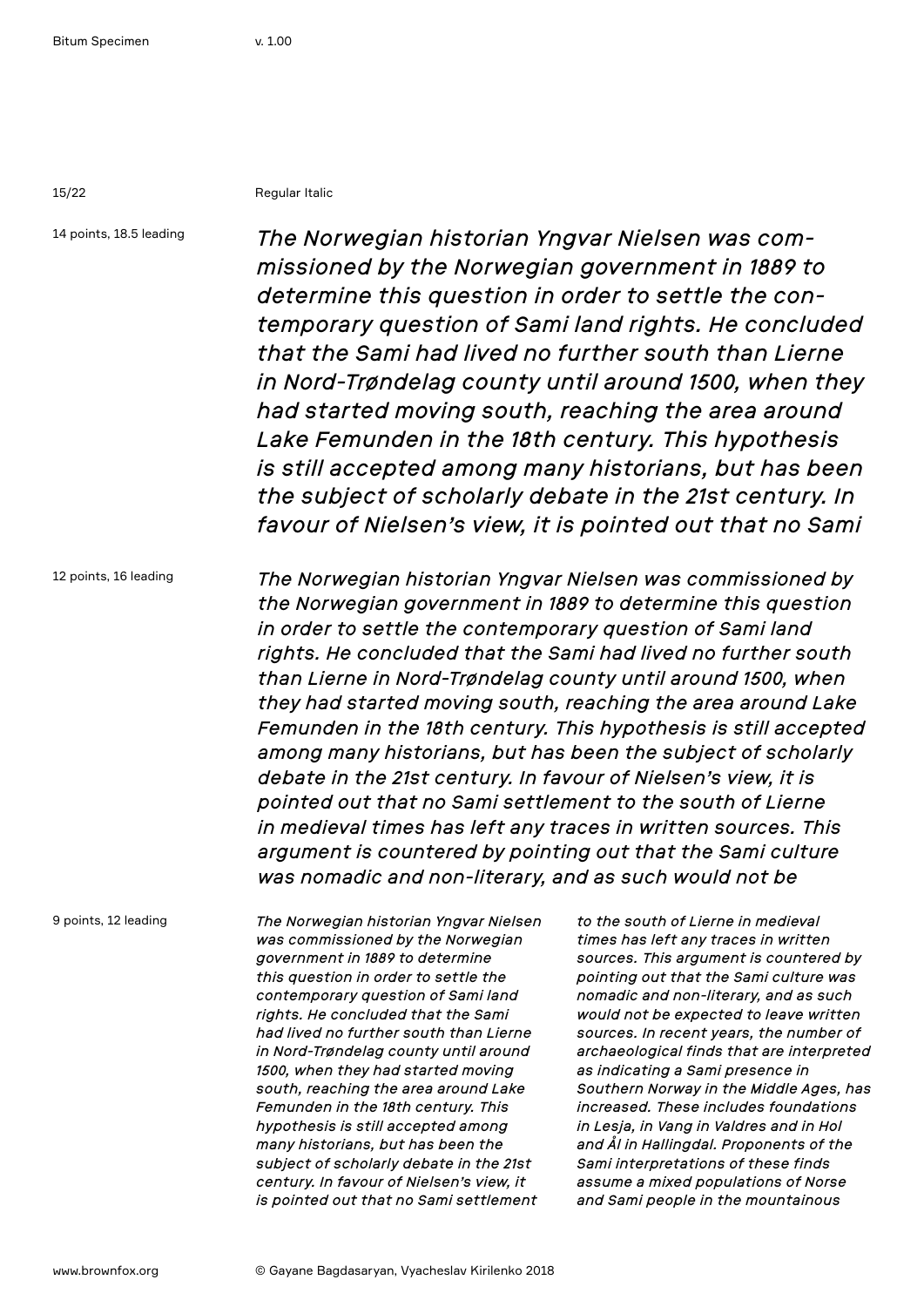German, French

9 points, 12 leading

16/22 Regular Italic

*Er warf sich auf sein Bett und nahm vom Waschtisch einen schönen Apfel, den er sich gestern abend für das Frühstück vorbereitet hatte. Jetzt war er sein einziges Frühstück und jedenfalls, wie er sich beim ersten großen Bissen versicherte, viel besser, als das Frühstück aus dem schmutzigen Nachtcafé gewesen wäre, das er durch die Gnade der Wächter hätte bekommen können. Er fühlte sich wohl und zuversichtlich, in der Bank versäumte er zwar heute vormittag seinen Dienst, aber das war bei der verhältnismäßig hohen Stellung, die er dort einnahm, leicht entschuldigt. Sollte er die wirkliche Entschuldigung* 

Danish, Spanish 9 points, 12 leading

*Dersom der ingen evig Bevidsthed var i et Menneske, dersom der til Grund for Alt kun laae en vildt gjærende Magt, der vridende sig i dunkle Lidenskaber frembragte Alt, hvad der var stort og hvad der var ubetydeligt, dersom en bundløs Tomhed, aldrig mættet, skjulte sig under Alt, hvad var da Livet Andet end Fortvivlelse? Dersom det forholdt sig saaledes, dersom der intet helligt Baand var, der sammenknyttede Menneskeheden, dersom den ene Slægt stod op efter den anden som Løvet i Skoven, dersom den ene Slægt afløste den anden som Fuglesangen i Skoven, dersom Slægten gik gjennem Verden, som Skibet gaaer* 

*Pocítil tehdy nevysvětlitelnou lásku k té téměř neznámé dívce; zdálo se mu, že je to dítě, které někdo položil do ošatky vytřené smolou a poslal po vodě řeky, aby ji Tomáš vylovil na břeh své postele. Zůstala u něho týden, než se uzdravila, a pak zase odjela do svého města vzdáleného dvě stě kilometrů od Prahy. A tehdy přišla ta chvíle, o které jsem mluvil a která mi připadá jako klíč k jeho životu: stoj í u okna, dívá se do dvora na zdi protěj ších činžáků a přemýšlí: Má ji pozvat do Prahy natrvalo? Bál se té odpovědnosti. Kdyby ji teď k sobě pozval, přijela by za ním, aby mu nabídla celý svůj život. Anebo se j í už nemá hlásit? To by* 

*Ma mère, quand il fut question d'avoir pour la première fois M. de Norpois à dîner, ayant exprimé le regret que le Professeur Cottard fût en voyage et qu'elle-même eût entièrement cessé de fréquenter Swann, car l'un et l'autre eussent sans doute intéressé l'ancien Ambassadeur, mon père répondit qu'un convive éminent, un savant illustre, comme Cottard, ne pouvait jamais mal faire dans un dîner, mais que Swann, avec son ostentation, avec sa manière de crier sur les toits ses moindres relations, était un vulgaire esbrouffeur que le Marquis de Norpois eût sans doute trouvé selon son expression, «puant».* 

*Muchos años después, frente al pelotón de fusilamiento, el coronel Aureliano Buendía había de recordar aquella tarde remota en que su padre lo llevó a conocer el hielo. Macondo era entonces una aldea de veinte casas de barro y cañabrava construidas a la orilla de un río de aguas diáfanas que se precipitaban por un lecho de piedras pulidas, blancas y enormes como huevos prehistóricos. El mundo era tan reciente, que muchas cosas carecían de nombre, y para mencionarlas había que señalarías con el dedo. Todos los años, por el mes de marzo, una familia de gitanos desarrapados plantaba su carpa cerca de la aldea, y con* 

*Сам Кречмар не только не был Магде противен—он даже нравился ей. У него была мягкая, благородная наружность, от него веяло душистым тальком и хорошим табаком. Разумеется, густое счастье её первой любви было неповторимо. Она запрещала себе вспоминать Мюллера, меловую бледность его щёк, горячий мясистый рот, длинные, всепонимающие руки. Когда она всё-таки вспоминала, как он покинул её, ей сразу опять хотелось выпрыгнуть из окна или открыть газовый кран. Кречмар мог до некоторой степени успокоить её, утолить жар,—как те прохладные листья* 

Czech, Russian 9 points, 12 leading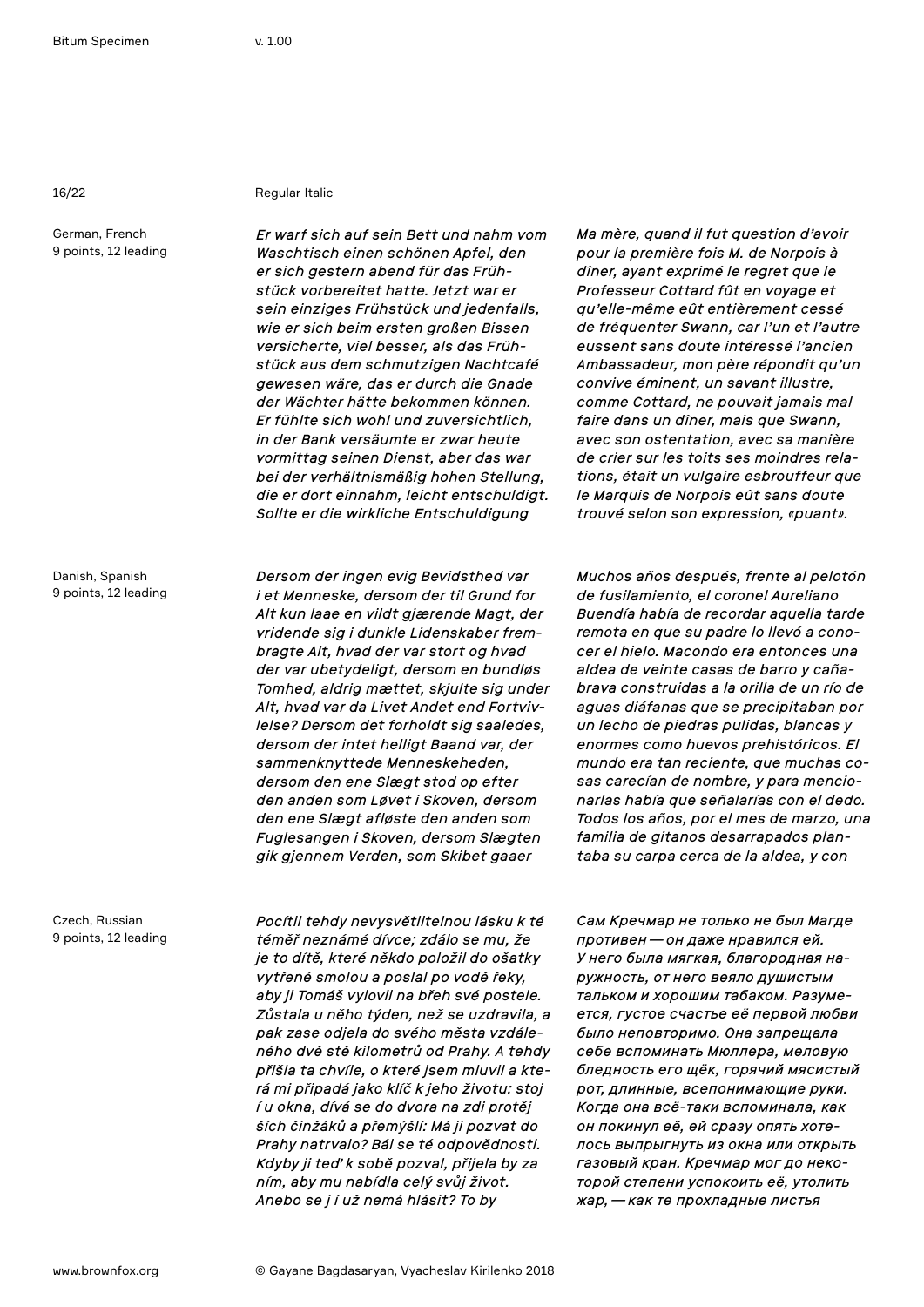17/22 Bold

### 46 points, 50 leading

## **The Norwegian historian Yngvar Nielsen was commissioned**

### **The Norwegian historian Yngvar Nielsen was commissioned by the Norwegian government**

**The Norwegian historian Yngvar Nielsen was commissioned by the Norwegian government in 1889 to determine this question in order to settle the contemporary question of Sami land rights. He concluded that the Sami had lived no further south than Lierne in Nord-Trøndelag county until around 1500, when they had started moving south, reaching the area around Lake Femunden in the 18th century. This hypothesis is still accepted among many historians, but has been the subject of scholarly debate in the 21st century. In favour of Nielsen's view, it is pointed out that no Sami** 

36 points, 40 leading

24 points, 28 leading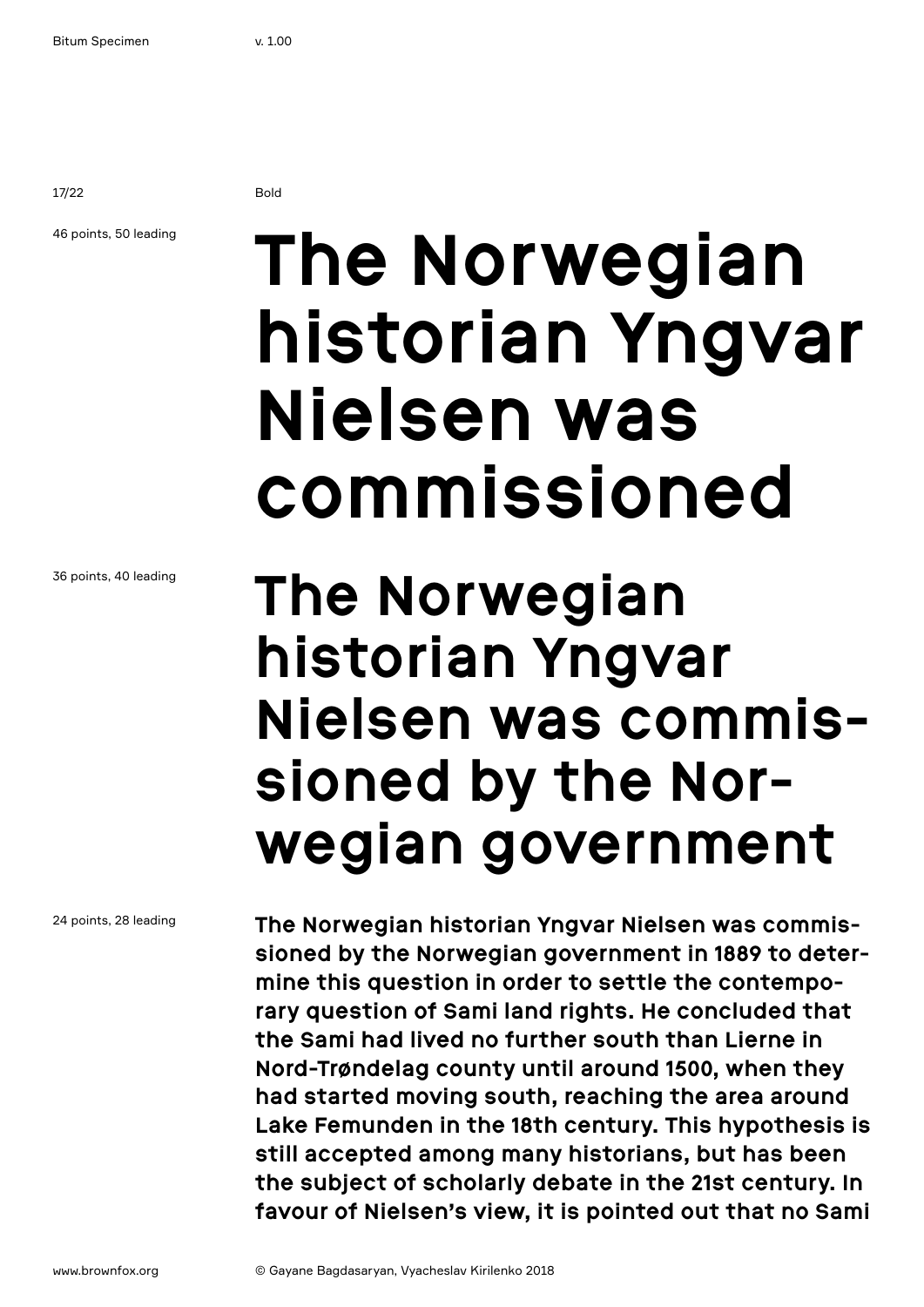18/22 Bold

14 points, 18.5 leading

**The Norwegian historian Yngvar Nielsen was commissioned by the Norwegian government in 1889 to determine this question in order to settle the contemporary question of Sami land rights. He concluded that the Sami had lived no further south than Lierne in Nord-Trøndelag county until around 1500, when they had started moving south, reaching the area around Lake Femunden in the 18th century. This hypothesis is still accepted among many historians, but has been the subject of scholarly debate in the 21st century. In favour of Nielsen's view, it is pointed out that no Sami** 

12 points, 16 leading **The Norwegian historian Yngvar Nielsen was commissioned by the Norwegian government in 1889 to determine this question in order to settle the contemporary question of Sami land rights. He concluded that the Sami had lived no further south than Lierne in Nord-Trøndelag county until around 1500, when they had started moving south, reaching the area around Lake Femunden in the 18th century. This hypothesis is still accepted among many historians, but has been the subject of scholarly debate in the 21st century. In favour of Nielsen's view, it is pointed out that no Sami settlement to the south of Lierne in medieval times has left any traces in written sources. This argument is countered by pointing out that the Sami culture was nomadic and non-literary, and as such would** 

9 points, 12 leading

**The Norwegian historian Yngvar Nielsen was commissioned by the Norwegian government in 1889 to determine this question in order to settle the contemporary question of Sami land rights. He concluded that the Sami had lived no further south than Lierne in Nord-Trøndelag county until around 1500, when they had started moving south, reaching the area around Lake Femunden in the 18th century. This hypothesis is still accepted among many historians, but has been the subject of scholarly debate in the 21st century. In favour of Nielsen's view, it is pointed out that no Sami settlement** 

**to the south of Lierne in medieval times has left any traces in written sources. This argument is countered by pointing out that the Sami culture was nomadic and non-literary, and as such would not be expected to leave written sources. In recent years, the number of archaeological finds that are interpreted as indicating a Sami presence in Southern Norway in the Middle Ages, has increased. These includes foundations in Lesja, in Vang in Valdres and in Hol and Ål in Hallingdal. Proponents of the Sami interpretations of these finds assume a mixed populations of Norse and Sami people**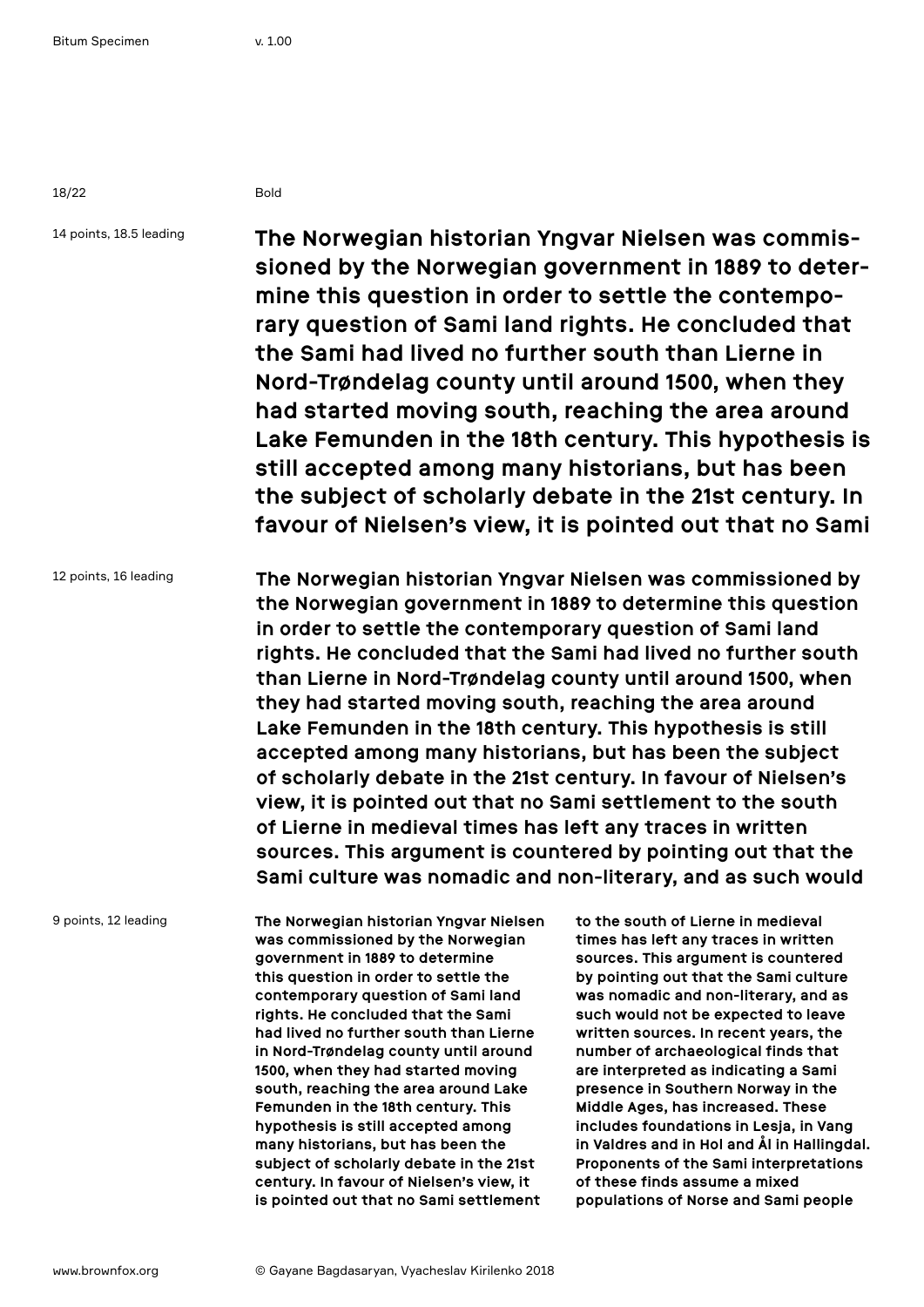19/22 Bold

German, French 9 points, 12 leading

Danish, Spanish 9 points, 12 leading

Czech, Russian 9 points, 12 leading

**Er warf sich auf sein Bett und nahm vom Waschtisch einen schönen Apfel, den er sich gestern abend für das Frühstück vorbereitet hatte. Jetzt war er sein einziges Frühstück und jedenfalls, wie er sich beim ersten großen Bissen versicherte, viel besser, als das Frühstück aus dem schmutzigen Nachtcafé gewesen wäre, das er durch die Gnade der Wächter hätte bekommen können. Er fühlte sich wohl und zuversichtlich, in der Bank versäumte er zwar heute vormittag seinen Dienst, aber das war bei der verhältnismäßig hohen Stellung, die er dort einnahm, leicht entschuldigt. Sollte er die wirkliche** 

**Dersom der ingen evig Bevidsthed var i et Menneske, dersom der til Grund for Alt kun laae en vildt gjærende Magt, der vridende sig i dunkle Lidenskaber frembragte Alt, hvad der var stort og hvad der var ubetydeligt, dersom en bundløs Tomhed, aldrig mættet, skjulte sig under Alt, hvad var da Livet Andet end Fortvivlelse? Dersom det forholdt sig saaledes, dersom der intet helligt Baand var, der sammenknyttede Menneskeheden, dersom den ene Slægt stod op efter den anden som Løvet i Skoven, dersom den ene Slægt afløste den anden som Fuglesangen i Skoven, dersom Slægten gik gjennem Verden,** 

**Pocítil tehdy nevysvětlitelnou lásku k té téměř neznámé dívce; zdálo se mu, že je to dítě, které někdo položil do ošatky vytřené smolou a poslal po vodě řeky, aby ji Tomáš vylovil na břeh své postele. Zůstala u něho týden, než se uzdravila, a pak zase odjela do svého města vzdáleného dvě stě kilometrů od Prahy. A tehdy přišla ta chvíle, o které jsem mluvil a která mi připadá jako klíč k jeho životu: stoj í u okna, dívá se do dvora na zdi protěj ších činžáků a přemýšlí: Má ji pozvat do Prahy natrvalo? Bál se té odpovědnosti. Kdyby ji teď k sobě pozval, přijela by za ním, aby mu nabídla celý svůj život. Anebo se j í už nemá hlásit?** 

**Ma mère, quand il fut question d'avoir pour la première fois M. de Norpois à dîner, ayant exprimé le regret que le Professeur Cottard fût en voyage et qu'elle-même eût entièrement cessé de fréquenter Swann, car l'un et l'autre eussent sans doute intéressé l'ancien Ambassadeur, mon père répondit qu'un convive éminent, un savant illustre, comme Cottard, ne pouvait jamais mal faire dans un dîner, mais que Swann, avec son ostentation, avec sa manière de crier sur les toits ses moindres relations, était un vulgaire esbrouffeur que le Marquis de Norpois eût sans doute trouvé selon son expression, «puant».** 

**Muchos años después, frente al pelotón de fusilamiento, el coronel Aureliano Buendía había de recordar aquella tarde remota en que su padre lo llevó a conocer el hielo. Macondo era entonces una aldea de veinte casas de barro y cañabrava construidas a la orilla de un río de aguas diáfanas que se precipitaban por un lecho de piedras pulidas, blancas y enormes como huevos prehistóricos. El mundo era tan reciente, que muchas cosas carecían de nombre, y para mencionarlas había que señalarías con el dedo. Todos los años, por el mes de marzo, una familia de gitanos desarrapados plantaba su carpa cerca de la** 

**Сам Кречмар не только не был Магде противен—он даже нравился ей. У него была мягкая, благородная наружность, от него веяло душистым тальком и хорошим табаком. Разумеется, густое счастье её первой любви было неповторимо. Она запрещала себе вспоминать Мюллера, меловую бледность его щёк, горячий мясистый рот, длинные, всепонимающие руки. Когда она всё-таки вспоминала, как он покинул её, ей сразу опять хотелось выпрыгнуть из окна или открыть газовый кран. Кречмар мог до некоторой степени успокоить её, утолить жар,—как те прохладные листья**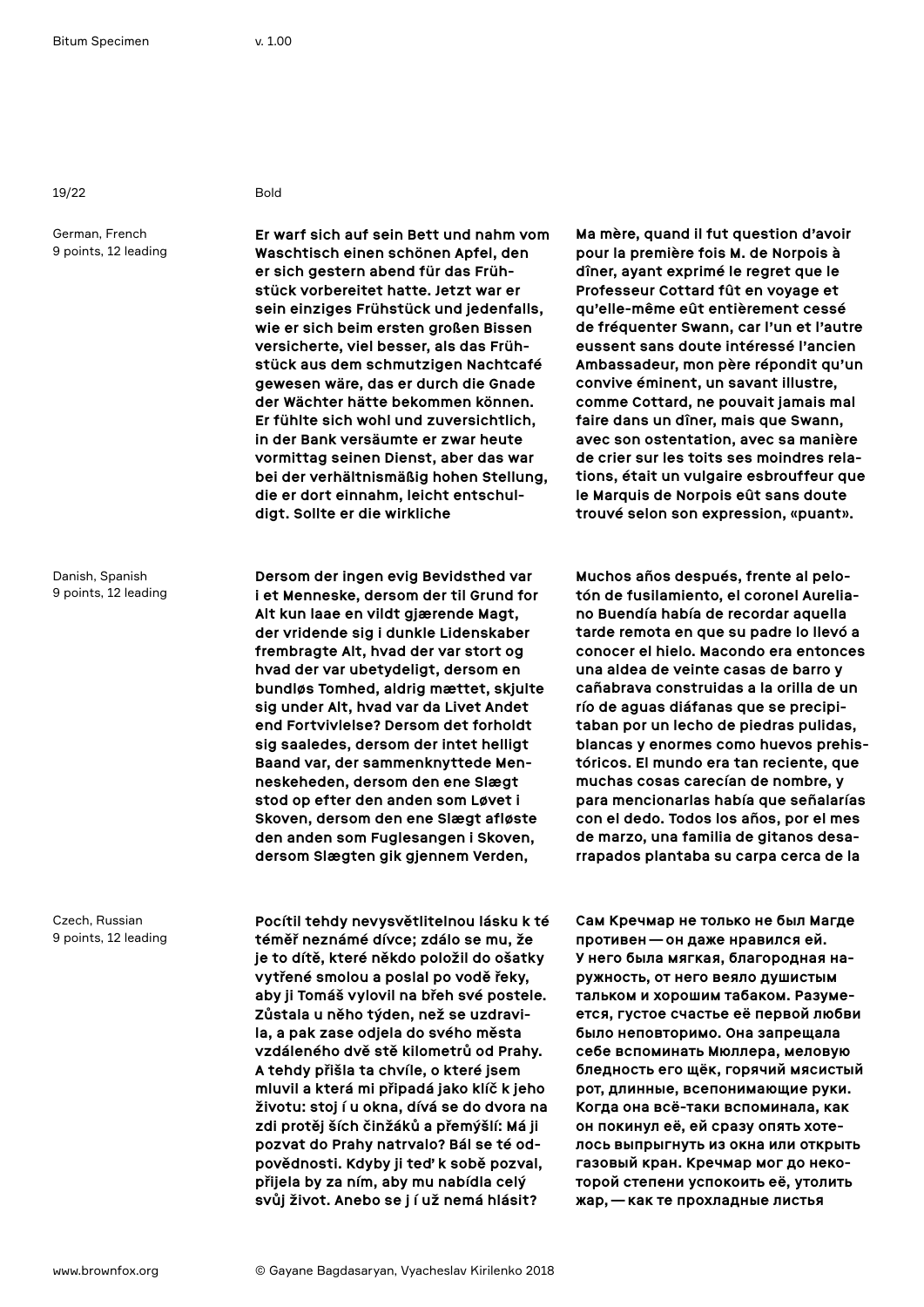20/22 Bold Italic

### 46 points, 50 leading

## *The Norwegian historian Yngvar Nielsen was commissioned*

36 points, 40 leading

### *The Norwegian historian Yngvar Nielsen was commissioned by the Norwegian government*

24 points, 28 leading

*The Norwegian historian Yngvar Nielsen was commissioned by the Norwegian government in 1889 to determine this question in order to settle the contemporary question of Sami land rights. He concluded that the Sami had lived no further south than Lierne in Nord-Trøndelag county until around 1500, when they had started moving south, reaching the area around Lake Femunden in the 18th century. This hypothesis is still accepted among many historians, but has been the subject of scholarly debate in the 21st century. In favour of Nielsen's view, it is pointed out that no Sami*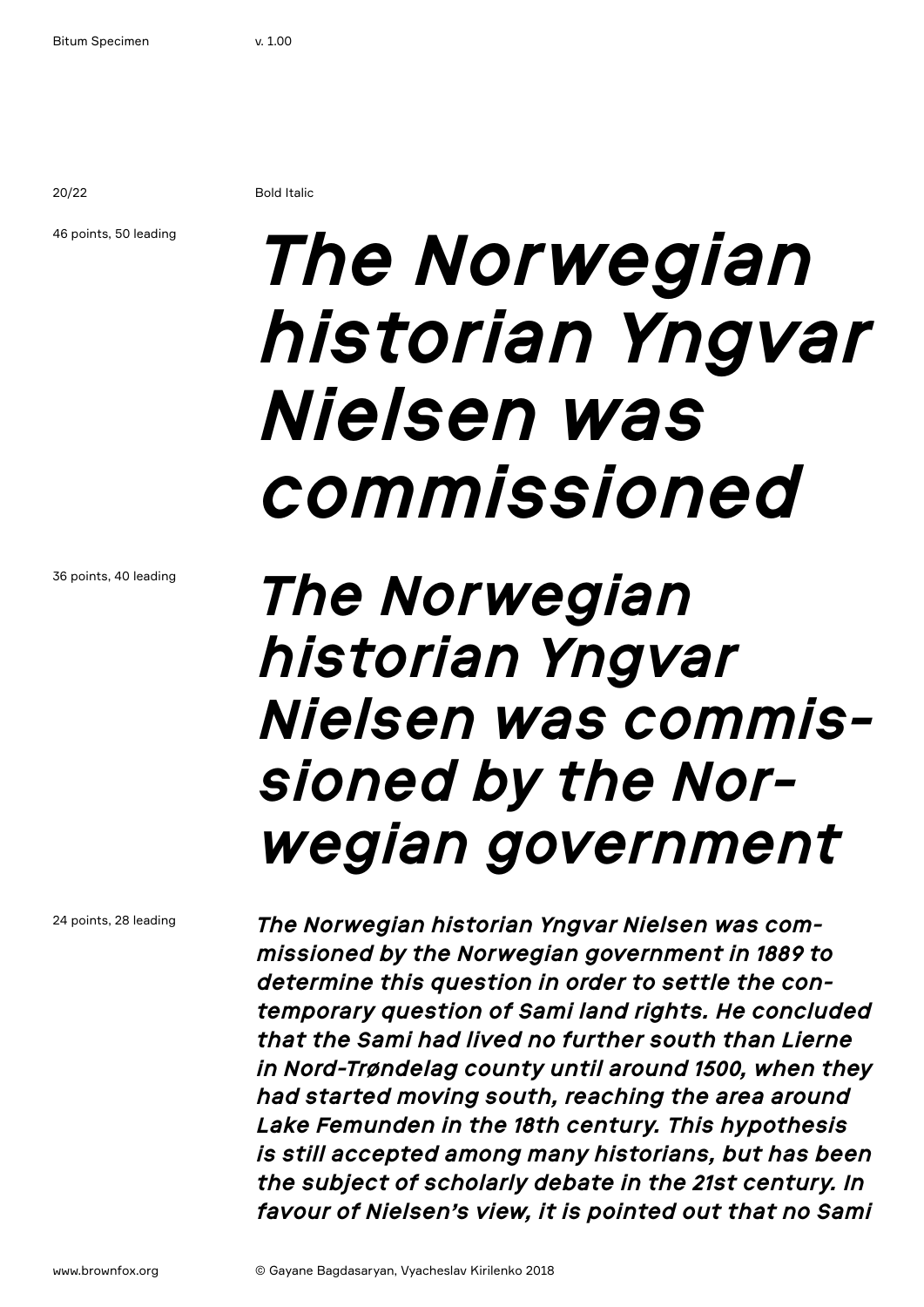21/22 Bold Italic

14 points, 18.5 leading

*The Norwegian historian Yngvar Nielsen was commissioned by the Norwegian government in 1889 to determine this question in order to settle the contemporary question of Sami land rights. He concluded that the Sami had lived no further south than Lierne in Nord-Trøndelag county until around 1500, when they had started moving south, reaching the area around Lake Femunden in the 18th century. This hypothesis is still accepted among many historians, but has been the subject of scholarly debate in the 21st century. In favour of Nielsen's view, it is pointed out that no Sami* 

12 points, 16 leading

*The Norwegian historian Yngvar Nielsen was commissioned by the Norwegian government in 1889 to determine this question in order to settle the contemporary question of Sami land rights. He concluded that the Sami had lived no further south than Lierne in Nord-Trøndelag county until around 1500, when they had started moving south, reaching the area around Lake Femunden in the 18th century. This hypothesis is still accepted among many historians, but has been the subject of scholarly debate in the 21st century. In favour of Nielsen's view, it is pointed out that no Sami settlement to the south of Lierne in medieval times has left any traces in written sources. This argument is countered by pointing out that the Sami culture was nomadic and non-literary, and as such would* 

9 points, 12 leading

*The Norwegian historian Yngvar Nielsen was commissioned by the Norwegian government in 1889 to determine this question in order to settle the contemporary question of Sami land rights. He concluded that the Sami had lived no further south than Lierne in Nord-Trøndelag county until around 1500, when they had started moving south, reaching the area around Lake Femunden in the 18th century. This hypothesis is still accepted among many historians, but has been the subject of scholarly debate in the 21st century. In favour of Nielsen's view, it is pointed out that no Sami settlement* 

*to the south of Lierne in medieval times has left any traces in written sources. This argument is countered by pointing out that the Sami culture was nomadic and non-literary, and as such would not be expected to leave written sources. In recent years, the number of archaeological finds that are interpreted as indicating a Sami presence in Southern Norway in the Middle Ages, has increased. These includes foundations in Lesja, in Vang in Valdres and in Hol and Ål in Hallingdal. Proponents of the Sami interpretations of these finds assume a mixed populations of Norse and Sami people*